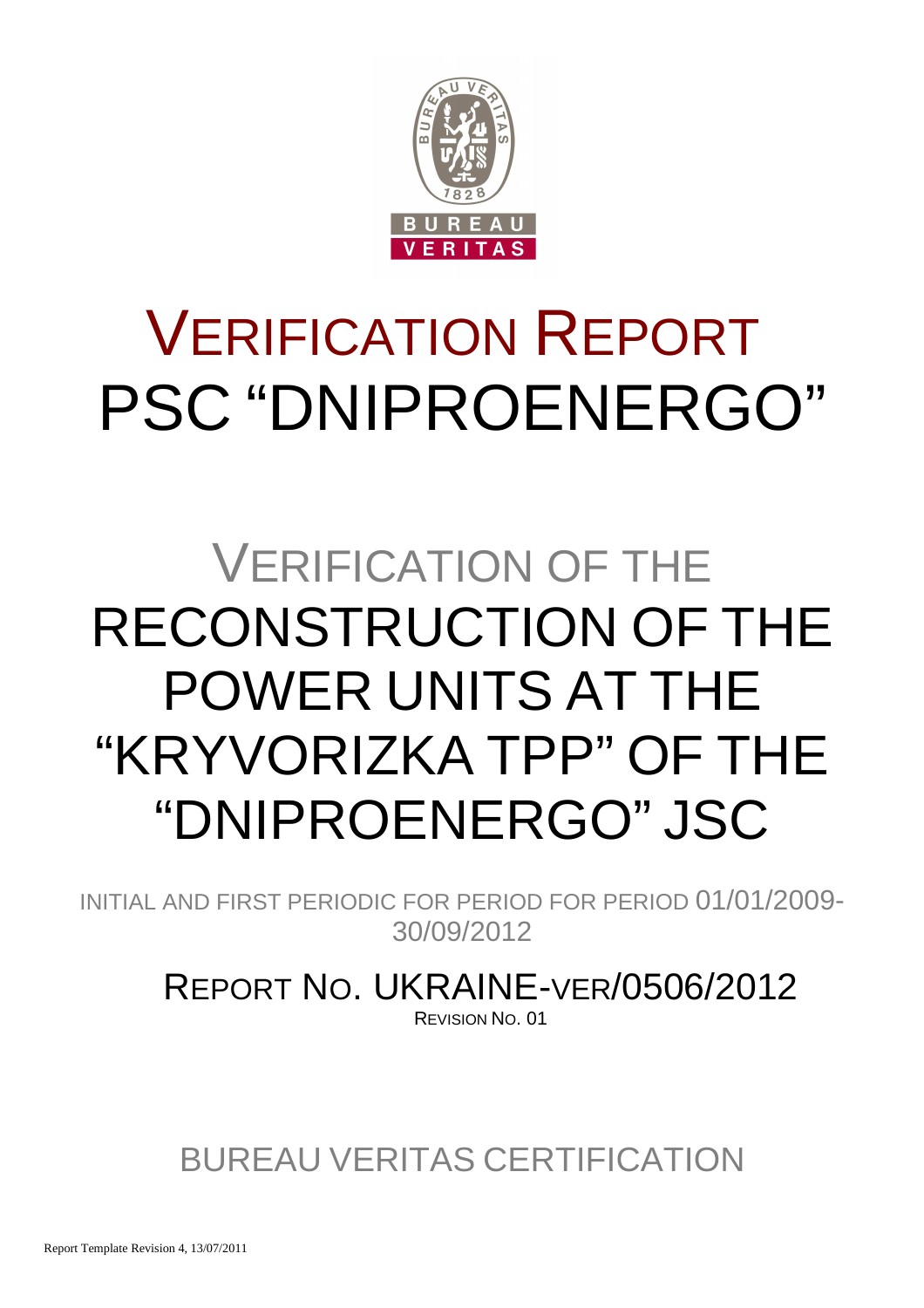01

18/10/2012

33

#### Report No: UKRAINE-ver/0506/2012

#### VERIFICATION REPORT: "RECONSTRUCTION OF THE POWER UNITS AT THE "KRYVORIZKA TPP" OF THE "DNIPROENERGO" JSC"



| Date of first issue:<br>01/08/2012                                                                                                                                                                                                                                                                                                                                                                                                                                                                                                                                                                                                                                                                                                                                                                                                                                 | Organizational unit:         | <b>Bureau Veritas Certification Holding SAS</b>                                                           |  |
|--------------------------------------------------------------------------------------------------------------------------------------------------------------------------------------------------------------------------------------------------------------------------------------------------------------------------------------------------------------------------------------------------------------------------------------------------------------------------------------------------------------------------------------------------------------------------------------------------------------------------------------------------------------------------------------------------------------------------------------------------------------------------------------------------------------------------------------------------------------------|------------------------------|-----------------------------------------------------------------------------------------------------------|--|
| Client:<br>PSC "Dniproenergo"                                                                                                                                                                                                                                                                                                                                                                                                                                                                                                                                                                                                                                                                                                                                                                                                                                      | Client ret.:<br>Yurii Magera |                                                                                                           |  |
| Summary:<br>Bureau Veritas Certification has made the initial, 1 <sup>st</sup> periodic, verification of the "Reconstruction of the power<br>units at the "Kryvorizka TPP" of the "Dniproenergo" JSC", project of PSC "Dniproenergo" located in<br>Zelenodolsk town, Apostolivskiy District Dnipropetrovsk Region, Ukraine, and applying JI specific approach, on<br>the basis of UNFCCC criteria for the JI, as well as criteria given to provide for consistent project operations,<br>monitoring and reporting. UNFCCC criteria refer to Article 6 of the Kyoto Protocol, the JI rules and modalities<br>and the subsequent decisions by the JI Supervisory Committee, as well as the host country criteria.                                                                                                                                                    |                              |                                                                                                           |  |
| The verification scope is defined as a periodic independent review and ex post determination by the Accredited<br>Entity of the monitored reductions in GHG emissions during defined verification period, and consisted of the<br>following three phases: i) desk review of the monitoring report against project design and the baseline and<br>monitoring plan; ii) follow-up interviews with project stakeholders; iii) resolution of outstanding issues and the<br>issuance of the final verification report and opinion. The overall verification, from Contract Review to<br>Verification Report & Opinion, was conducted using Bureau Veritas Certification internal procedures.                                                                                                                                                                            |                              |                                                                                                           |  |
| The first output of the verification process is a list of Clarification, Corrective Actions Requests, Forward<br>Actions Requests (CR, CAR and FAR), presented in Appendix A.                                                                                                                                                                                                                                                                                                                                                                                                                                                                                                                                                                                                                                                                                      |                              |                                                                                                           |  |
| In summary, Bureau Veritas Certification confirms that the project is implemented as planned and described in<br>approved project design documents. Installed equipment being essential for generating emission reduction<br>runs reliably and is calibrated appropriately. The monitoring system is in place and the project is generating<br>GHG emission reductions. The GHG emission reduction is calculated accurately and without material errors,<br>omissions, or misstatements, and the ERUs issued totalize 251625 tonnes of CO2 equivalent for the<br>monitoring period from 01/01/2009 to 30/09/2012 (10256 tonnes of CO2 equivalent for 01/01/2009-31/12/2009,<br>59450 tonnes of CO2 equivalent for 01/01/2010-31/12/2010, 130104 tonnes of CO2 equivalent for 01/01/2011-<br>31/12/2011, 51815 tonnes of CO2 equivalent for 01/01/2012-30/09/2012). |                              |                                                                                                           |  |
| Report No.:<br>Subject Group:<br>UKRAINE-ver/0506/2012<br>JI                                                                                                                                                                                                                                                                                                                                                                                                                                                                                                                                                                                                                                                                                                                                                                                                       |                              |                                                                                                           |  |
| Project title:<br>Reconstruction of the power units at the "Kryvorizka<br>TPP" of the "Dniproenergo" JSC                                                                                                                                                                                                                                                                                                                                                                                                                                                                                                                                                                                                                                                                                                                                                           |                              |                                                                                                           |  |
| Work carried out by:<br>Vyacheslav Yeriomin - Team Leader, Lead<br>verifier.<br>Sergii Verteletskyi - Team Member, Verfier                                                                                                                                                                                                                                                                                                                                                                                                                                                                                                                                                                                                                                                                                                                                         |                              |                                                                                                           |  |
| Work reviewed by:<br>Ivan Sokolov - Technical Reviewer<br>Daniil Ukhanov - Technical Specialistitas<br>Work approved by:                                                                                                                                                                                                                                                                                                                                                                                                                                                                                                                                                                                                                                                                                                                                           | $\bowtie$<br>Holding SAS     | No distribution without permission from the<br><b>Artificationient</b> or responsible organizational unit |  |
| Ivan Sokolov - Operational Manager<br>Date of this revision:<br>Rev. No.:                                                                                                                                                                                                                                                                                                                                                                                                                                                                                                                                                                                                                                                                                                                                                                                          | Number of pages:             | Limited distribution                                                                                      |  |

Unrestricted distribution

1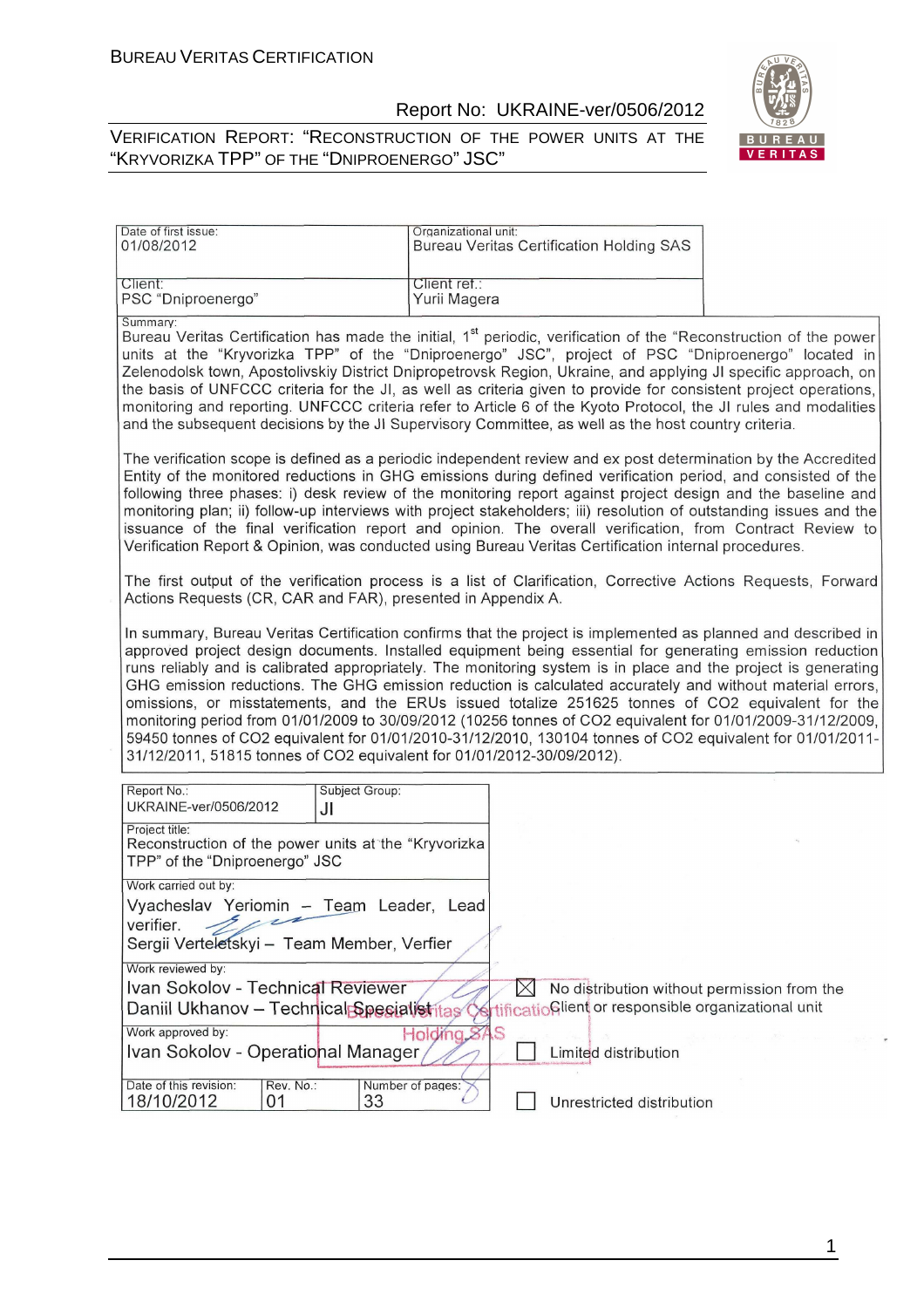VERIFICATION REPORT: "RECONSTRUCTION OF THE POWER UNITS AT THE "KRYVORIZKA TPP" OF THE "DNIPROENERGO" JSC"

# **Table of Contents Page 2014**

| 1              |                                                                     |                |
|----------------|---------------------------------------------------------------------|----------------|
| 1.1            | Objective                                                           | 3              |
| 1.2            | Scope                                                               | 3              |
| 1.3            | Verification Team                                                   | 3              |
| $\overline{2}$ |                                                                     |                |
| 2.1            | <b>Review of Documents</b>                                          | $\overline{4}$ |
| 2.2            | Follow-up Interviews                                                | $\overline{4}$ |
| 2.3            | Resolution of Clarification, Corrective and Forward Action Requests | 5              |
| 3              |                                                                     |                |
| 3.1            | Remaining issues and FARs from previous verifications               | 6              |
| 3.2            | Project approval by Parties involved (90-91)                        | 6              |
| 3.3            | Project implementation (92-93)                                      | 6              |
| 3.4            | Compliance of the monitoring plan with the monitoring methodology   | 12             |
|                | $(94-98)$                                                           |                |
| 3.5            | Revision of monitoring plan (99-100)                                | 13             |
| 3.6            | Data management (101)                                               | 13             |
| 3.7            | Verification regarding programmes of activities (102-110)           | 13             |
| 4              |                                                                     |                |
| 5              |                                                                     |                |
|                |                                                                     |                |

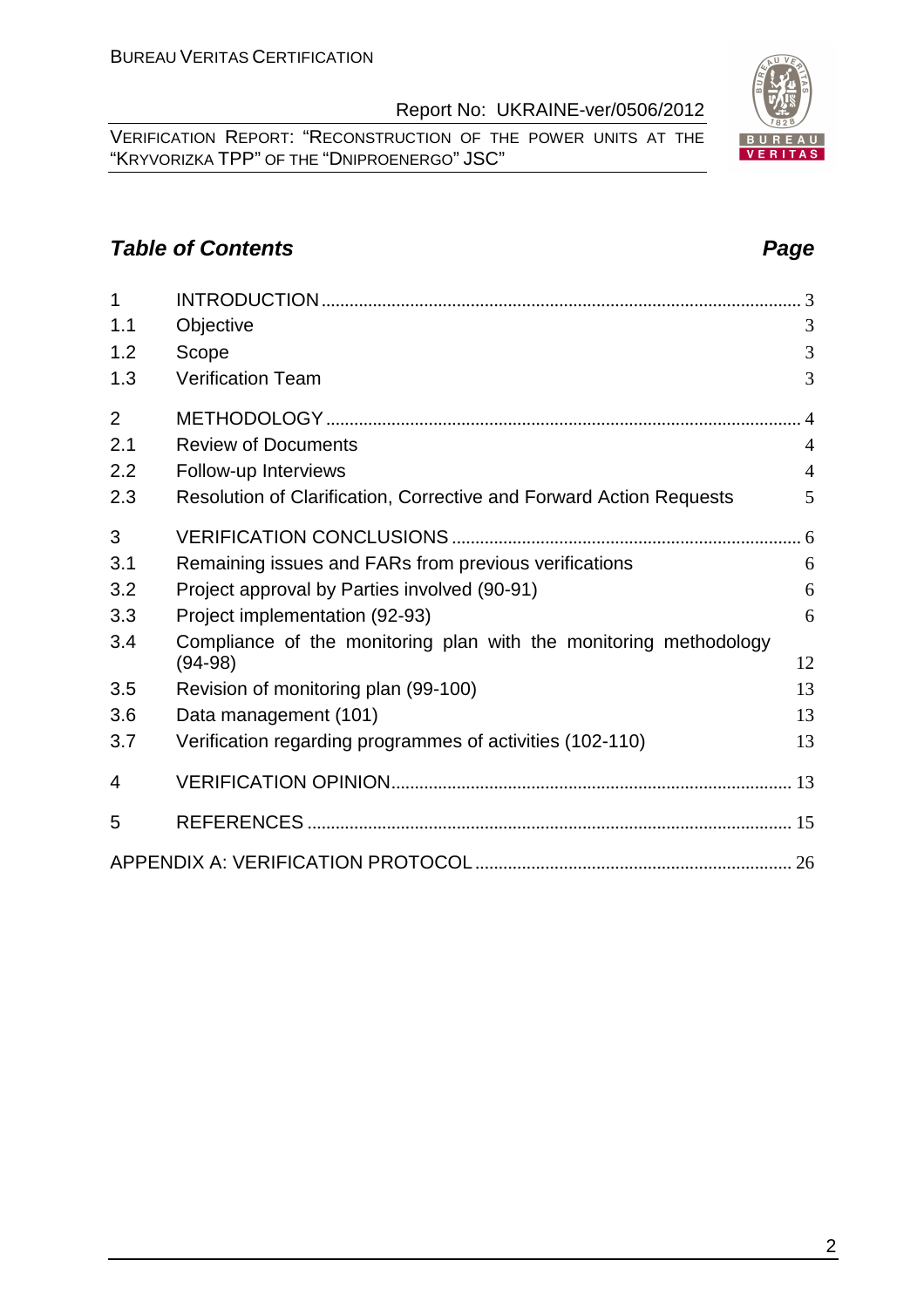VERIFICATION REPORT: "RECONSTRUCTION OF THE POWER UNITS AT THE "KRYVORIZKA TPP" OF THE "DNIPROENERGO" JSC"



# **1 INTRODUCTION**

PSC "Dniproenergo" has commissioned Bureau Veritas Certification to verify the emissions reductions of its JI project "Reconstruction of the power units at the "Kryvorizka TPP" of the "Dniproenergo" JSC" (hereafter called "the project") at Zelenodolsk town, Apostolivskiy District Dnipropetrovsk Region, Ukraine.

This report summarizes the findings of the verification of the project, performed on the basis of UNFCCC criteria, as well as criteria given to provide for consistent project operations, monitoring and reporting.

#### **1.1 Objective**

Verification is the periodic independent review and ex post determination by the Accredited Independent Entity of the monitored reductions in GHG emissions during defined verification period.

The objective of verification can be divided in Initial Verification and Periodic Verification.

UNFCCC criteria refer to Article 6 of the Kyoto Protocol, the JI rules and modalities and the subsequent decisions by the JI Supervisory Committee, as well as the host country criteria.

#### **1.2 Scope**

The verification scope is defined as an independent and objective review of the project design document, the project's baseline study, monitoring plan and monitoring report, and other relevant documents. The information in these documents is reviewed against Kyoto Protocol requirements, UNFCCC rules and associated interpretations.

The verification is not meant to provide any consulting towards the Client. However, stated requests for clarifications, corrective and/or forward actions may provide input for improvement of the project monitoring towards reductions in the GHG emissions.

# **1.3 Verification Team**

The verification team consists of the following personnel:

| Vyacheslav Yeriomin<br><b>Bureau Veritas Certification</b> | Team Leader, Climate Change Verifier |
|------------------------------------------------------------|--------------------------------------|
| Sergii Verteletskyi<br><b>Bureau Veritas Certification</b> | <b>Climate Change Verifier</b>       |

This verification report was reviewed by:

Ivan Sokolov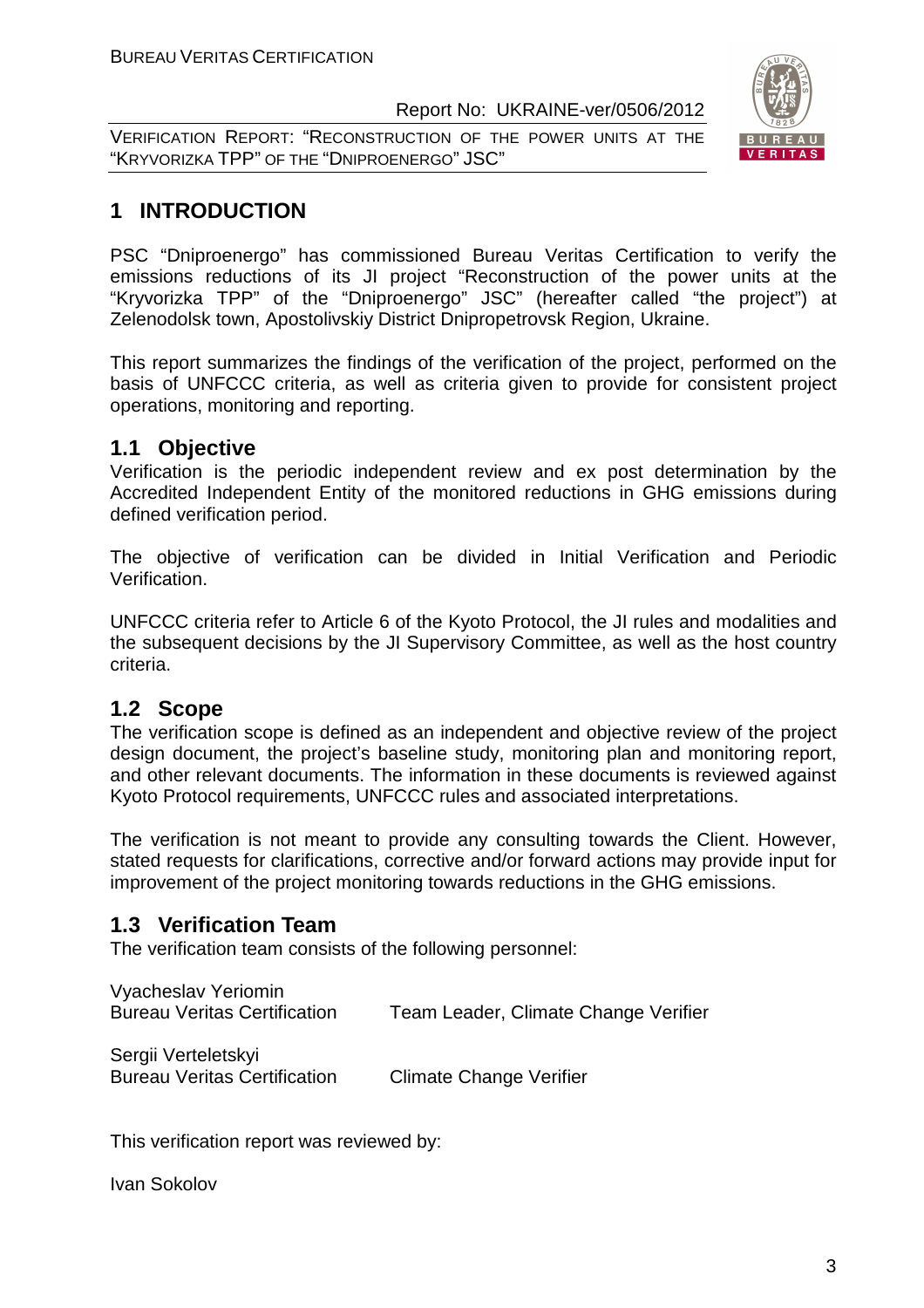VERIFICATION REPORT: "RECONSTRUCTION OF THE POWER UNITS AT THE "KRYVORIZKA TPP" OF THE "DNIPROENERGO" JSC"



Bureau Veritas Certification, Internal Technical Reviewer

Daniil Ukhanov

Bureau Veritas Certification, Technical Specialist

# **2 METHODOLOGY**

The overall verification, from Contract Review to Verification Report & Opinion, was conducted using Bureau Veritas Certification internal procedures.

In order to ensure transparency, a verification protocol was customized for the project, according to the version 01 of the Joint Implementation Determination and Verification Manual, issued by the Joint Implementation Supervisory Committee at its 19 meeting on 04/12/2009. The protocol shows, in a transparent manner, criteria (requirements), means of verification and the results from verifying the identified criteria. The verification protocol serves the following purposes:

- It organizes, details and clarifies the requirements a JI project is expected to meet;
- It ensures a transparent verification process where the verifier will document how a particular requirement has been verified and the result of the verification.

The completed verification protocol is enclosed in Appendix A to this report.

#### **2.1 Review of Documents**

The Monitoring Report (MR) submitted by "Elta-Eko" LLC and additional background documents related to the project design and baseline, i.e. country Law, Project Design Document (PDD), and Guidance on criteria for baseline setting and monitoring, Host party criteria, Kyoto Protocol, Clarifications on Verification Requirements to be Checked by an Accredited Independent Entity were reviewed.

The verification findings presented in this report relate to the Monitoring Report version(s) 1.1 dated 18/10/2012 and project as described in the determined PDD.

#### **2.2 Follow-up Interviews**

On 03/07/2012 Bureau Veritas Certification performed on-site interviews with project stakeholders to confirm selected information and to resolve issues identified in the document review. Representatives of PSC "Dniproenergo" and "Elta-Eko" LLC were interviewed (see References). The main topics of the interviews are summarized in Table 1.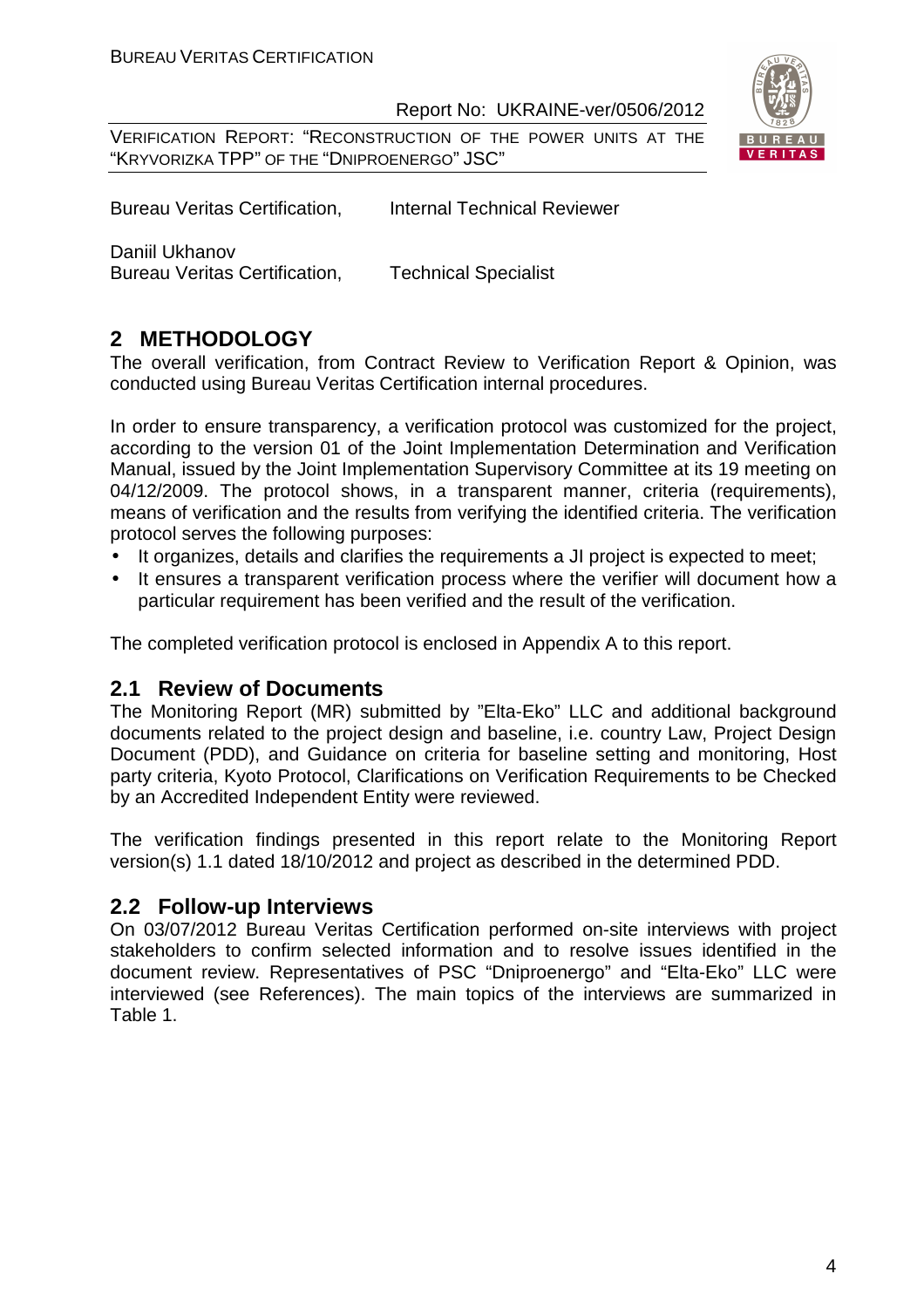VERIFICATION REPORT: "RECONSTRUCTION OF THE POWER UNITS AT THE "KRYVORIZKA TPP" OF THE "DNIPROENERGO" JSC"



#### **Table 1 Interview topics**

| <b>Interviewed</b><br>organization  | <b>Interview topics</b>                                                                                                                                                                                                                                                                                                                                                                                  |
|-------------------------------------|----------------------------------------------------------------------------------------------------------------------------------------------------------------------------------------------------------------------------------------------------------------------------------------------------------------------------------------------------------------------------------------------------------|
| PSC "Dniproenergo"                  | Organizational structure<br>Responsibilities and authorities<br>Roles and responsibilities for data collection and processing<br>Installation of equipment<br>Data logging, archiving and reporting<br>Metering equipment control<br>Metering record keeping system, database<br>IT management<br>Training of personnel<br>Quality management procedures and technology<br>Internal audits and check-ups |
| <b>CONSULTANT</b><br>"Elta-Eko" LLC | Baseline methodology<br>Monitoring plan<br>Monitoring report<br><b>Excel spreadsheets</b>                                                                                                                                                                                                                                                                                                                |

#### **2.3 Resolution of Clarification, Corrective and Forward Action Requests**

The objective of this phase of the verification is to raise the requests for corrective actions and clarification and any other outstanding issues that needed to be clarified for Bureau Veritas Certification positive conclusion on the GHG emission reduction calculation.

If the Verification Team, in assessing the monitoring report and supporting documents, identifies issues that need to be corrected, clarified or improved with regard to the monitoring requirements, it should raise these issues and inform the project participants of these issues in the form of:

(a) Corrective action request (CAR), requesting the project participants to correct a mistake that is not in accordance with the monitoring plan;

(b) Clarification request (CL), requesting the project participants to provide additional information for the Verification Team to assess compliance with the monitoring plan;

(c) Forward action request (FAR), informing the project participants of an issue, relating to the monitoring that needs to be reviewed during the next verification period.

The Verification Team will make an objective assessment as to whether the actions taken by the project participants, if any, satisfactorily resolve the issues raised, if any, and should conclude its findings of the verification.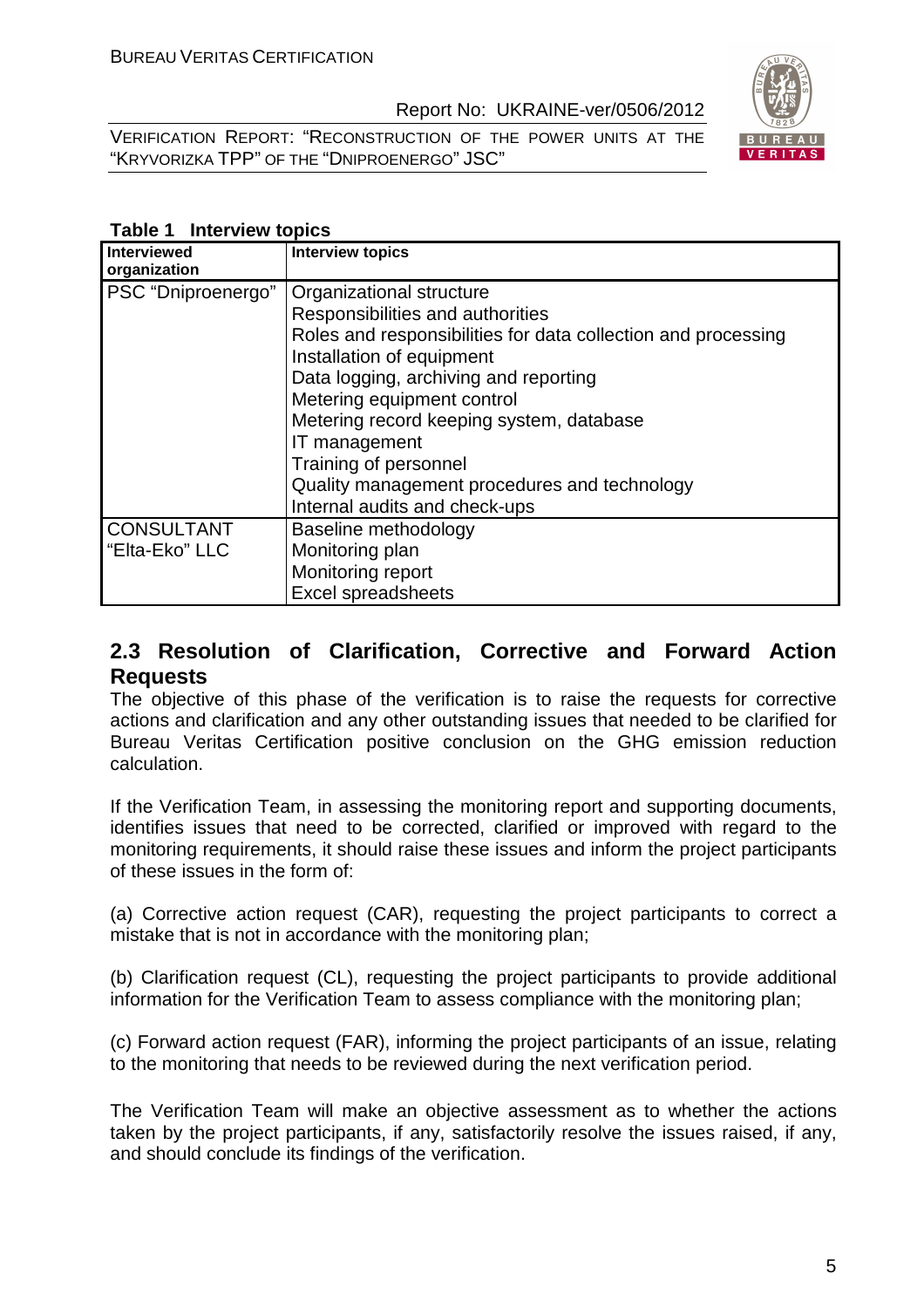VERIFICATION REPORT: "RECONSTRUCTION OF THE POWER UNITS AT THE "KRYVORIZKA TPP" OF THE "DNIPROENERGO" JSC"



To guarantee the transparency of the verification process, the concerns raised are documented in more detail in the verification protocol in Appendix A.

### **3 VERIFICATION CONCLUSIONS**

In the following sections, the conclusions of the verification are stated.

The findings from the desk review of the original monitoring documents and the findings from interviews during the follow up visit are described in the Verification Protocol in Appendix A.

The Clarification, Corrective and Forward Action Requests are stated, where applicable, in the following sections and are further documented in the Verification Protocol in Appendix A. The verification of the Project resulted in 9 Corrective Action Requests, 3 Clarification Requests, and 0 Forward Action Requests.

The number between brackets at the end of each section corresponds to the DVM paragraph.

#### **3.1 Remaining issues and FARs from previous verifications**

There are no FARs pending from the determination process provided by Bureau Veritas Certification Holding SAS.

#### **3.2 Project approval by Parties involved (90-91)**

Letter of Approval #2752/23/7 dated 26/09/2012 has been issued from State Environment Investment Agency of Ukraine. Letter of Approval #2012JI51 dated 18/10/2012 has been issued by Ministry of Economical affairs, agriculture and innovations of Kingdom Netherlands

The abovementioned written approvals are unconditional.

Identified problem areas applicable to written project approvals, project participants' responses, Bureau Veritas Certification conclusions are listed in the Annex A of the Verification Report (See CAR01)

#### **3.3 Project implementation (92-93)**

The Kryvorizka TPP is a structure unit of the "Dniproenergo" JSC. This TPP is one of the largest in Ukraine.

The overall project installed capacity of the TPP was 3000 MW (10 generating units 300 MW each).

In 1991 the installed capacity of the energy units of the TPP were reduced from 300 MW to 282 MW due to physical deterioration of the equipment. The generating units were constructed for the Ash-type coal combustion with the addition of the natural gas and heavy fuel oil.

Project foresees modernization of the main and the auxiliary equipment of the all power generating units of the TPP. It includes replacement of the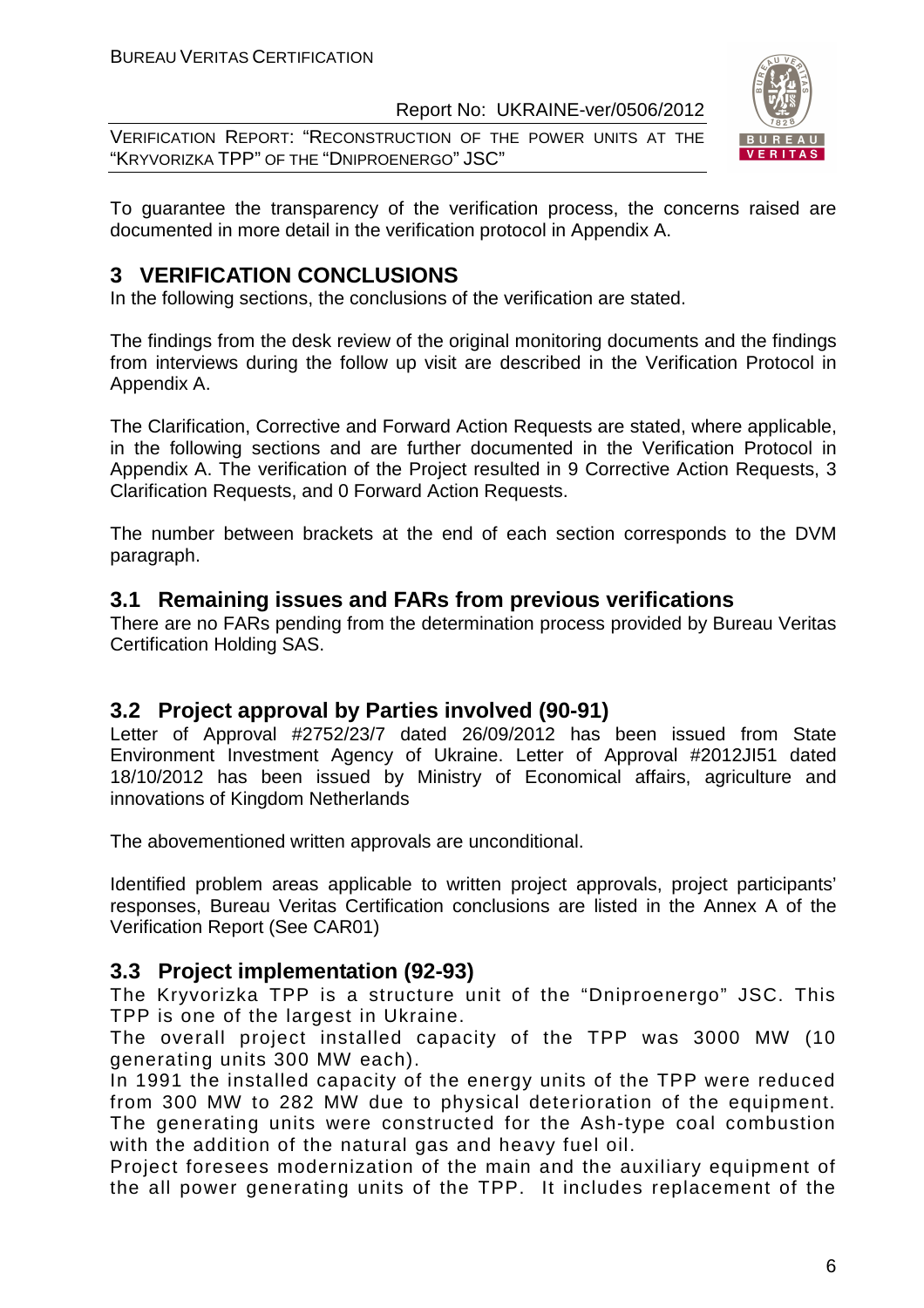VERIFICATION REPORT: "RECONSTRUCTION OF THE POWER UNITS AT THE "KRYVORIZKA TPP" OF THE "DNIPROENERGO" JSC"



control, automatic, and electro-technical systems, modernization of the boiler equipment, the outdated turbine equipment, the electric separation system, the cooling system, etc.

The thermal energy delivery in project scenario will remain the same as in the baseline scenario.

The implemented duiring the monitoring period project activities are listed here:

#### In 2009

Generating Unit #1

- 1. The replacement of the feeding water and cooling water pipeline turns;
- 2. The overhaul, repairs and the replacement of the steam pipelines parts;
- 3. The opening and metal control of the first stream low pressure cylinder;
- 4. The replacement of the working wheel MV-A;
- 5. The repairs of the gas and air ducts;
- 6. The repairs of the oil and vacuum system;

#### Generating Unit #2

- 1. The replacement of the pipelines and pipeline turns;
- 2. The repairs of the burners with the replacement of the nozzles;
- 3. The overhaul and repairs of the coal mill;
- 4. The replacement of the gas, dust and air ducts;
- 5. The repairs of the electric filters;
- 6. The overhaul and repairs of the low pressure rotor with the replacement of the blades and bearings;
- 7. The repairs of the oil and vacuum system.

Generating unit #4

- 1. The replacement of the brickwork and the boiler screens;
- 2. The replacement of the feeding water, cooling water and recirculation pipelines and pipeline turns;
- 3. The repairs of the burners with the replacement of the nozzles;
- 4. The repairs of the waste burners and air ducts;
- 5. The repairs of the ShBM mill;
- 6. The repairs of the electric filters;
- 7. The overhaul and repairs of the low and mid pressure cylinders with the replacement of the blades and bearings;
- 8. The replacement of the fittings.

Generating Unit # 5

- 1. The replacement of the brickwork and the boiler screens;
- 2. The replacement of the feeding water, cooling water and recirculation pipelines and pipeline turns;
- 3. The repairs of the burners with the replacement of the nozzles;
- 4. The repairs of the electric filters;
- 5. The repairs of the gas and air ducts and the dust system;
- 6. The replacement of the fittings;
- 7. The repairs of the turbine control system;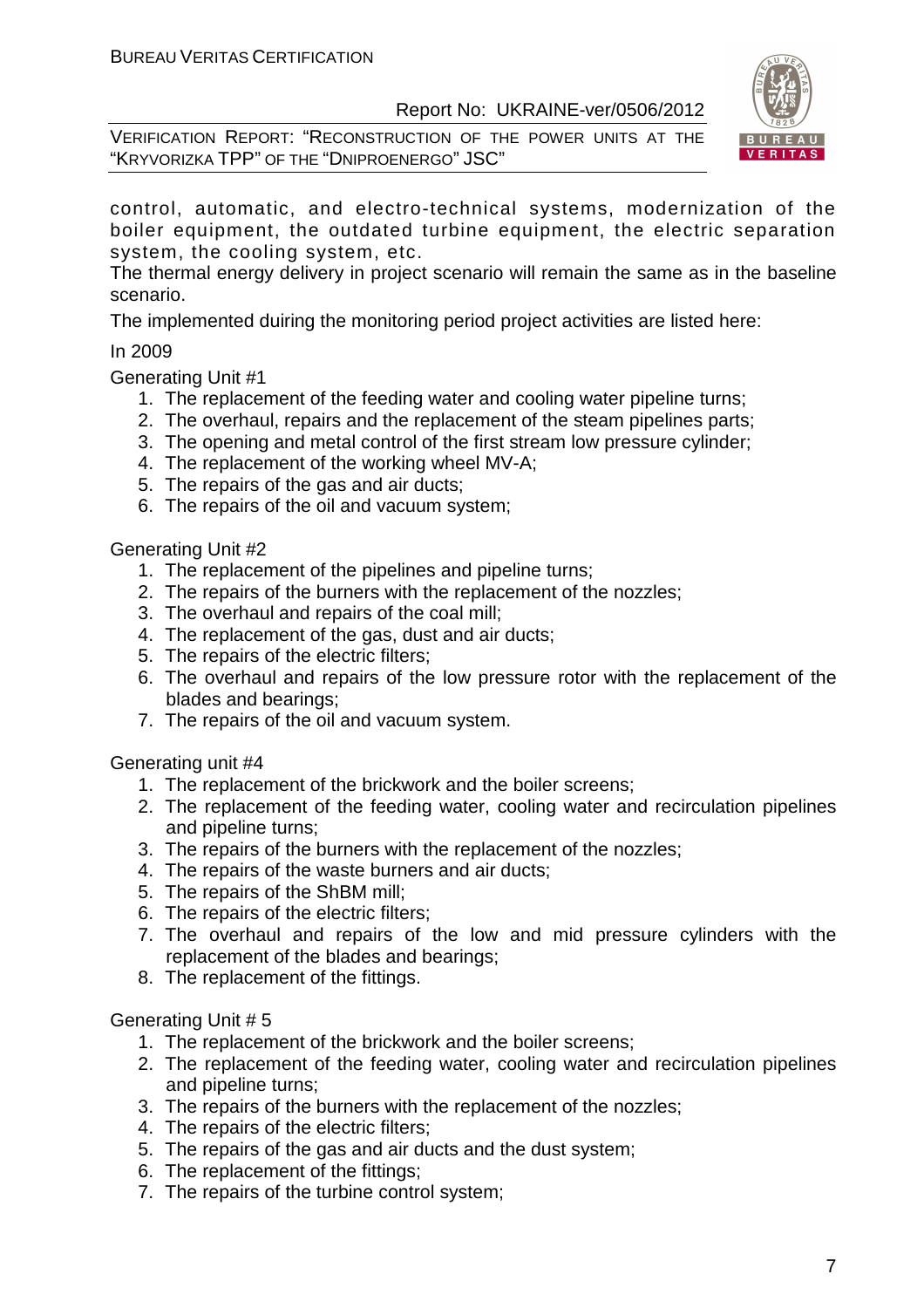VERIFICATION REPORT: "RECONSTRUCTION OF THE POWER UNITS AT THE "KRYVORIZKA TPP" OF THE "DNIPROENERGO" JSC"



8. The repairs of the oil and vacuum systems;

Generating Unit # 6

- 1. The repairs of the dust system\*
- 2. The replacement of the feeding water, cooling water and recirculation pipelines and pipeline turns;
- 3. Hot air ducts replacement at the ShBM mill;
- 4. The repairs of the air, dust and gas ducts;
- 5. The repairs of the backside end seal of the high pressure cylinder;
- 6. The repairs of the high and low-pressure regeneration;
- 7. The repairs of the gas coolers and sealing bearings of the TGV-300 generator.

#### Generating Unit #8

- 1. The heating surfaces cleaning;
- 2. The replacement of the feeding water, cooling water and recirculation pipeline turns;
- 3. The overhaul and repairs of the duct, gas and air ducts;
- 4. The replacement hot air supply ducts to the ShBM- A, B;
- 5. The repairs of the burners;
- 6. The overhaul and repairs of the low pressure fittings;

#### Generating Unit #10

- 1. The replacement of the pipelines at the left and right side screens;
- 2. The replacement of the pipelines and pipeline turns;
- 3. The repairs of the isolation and regulation valves;
- 4. The repairs of the dust system;
- 5. The replacement of the gas and air ducts.

In 2010:

Generating Unit № 3

#### Boiler Equipment:

- 1. The replacement of the fittings of the feeding system;
- 2. The replacement of the pipelines of the boiler aerodynamic ledge;
- 3. The replacement of the 3 Steam overheater loops;
- 4. The replacement of the boiler constant blowdown regulator fittings;
- 5. The replacement of the side screens pipelines of the boiler;
- 6. The replacement of the exhaust front armor;
- 7. The replacement of the oil cooler and the oil heater of the oil station ShBM-3A;
- 8. The repairs of the dust feeder ULPP-2;
- 9. The replacement of the separators return pipelines between the marks 21 and 35 m;
- 10. The repairs of the boiler brickwork;
- 11. The replacement of the lubricant electric motors; Turbine Equipment:
- 1. The repairs of the low-pressure heater casing #4;
- 2. The replacement of the turbine oil cooler #4;
- 3. The evaporation system repairs;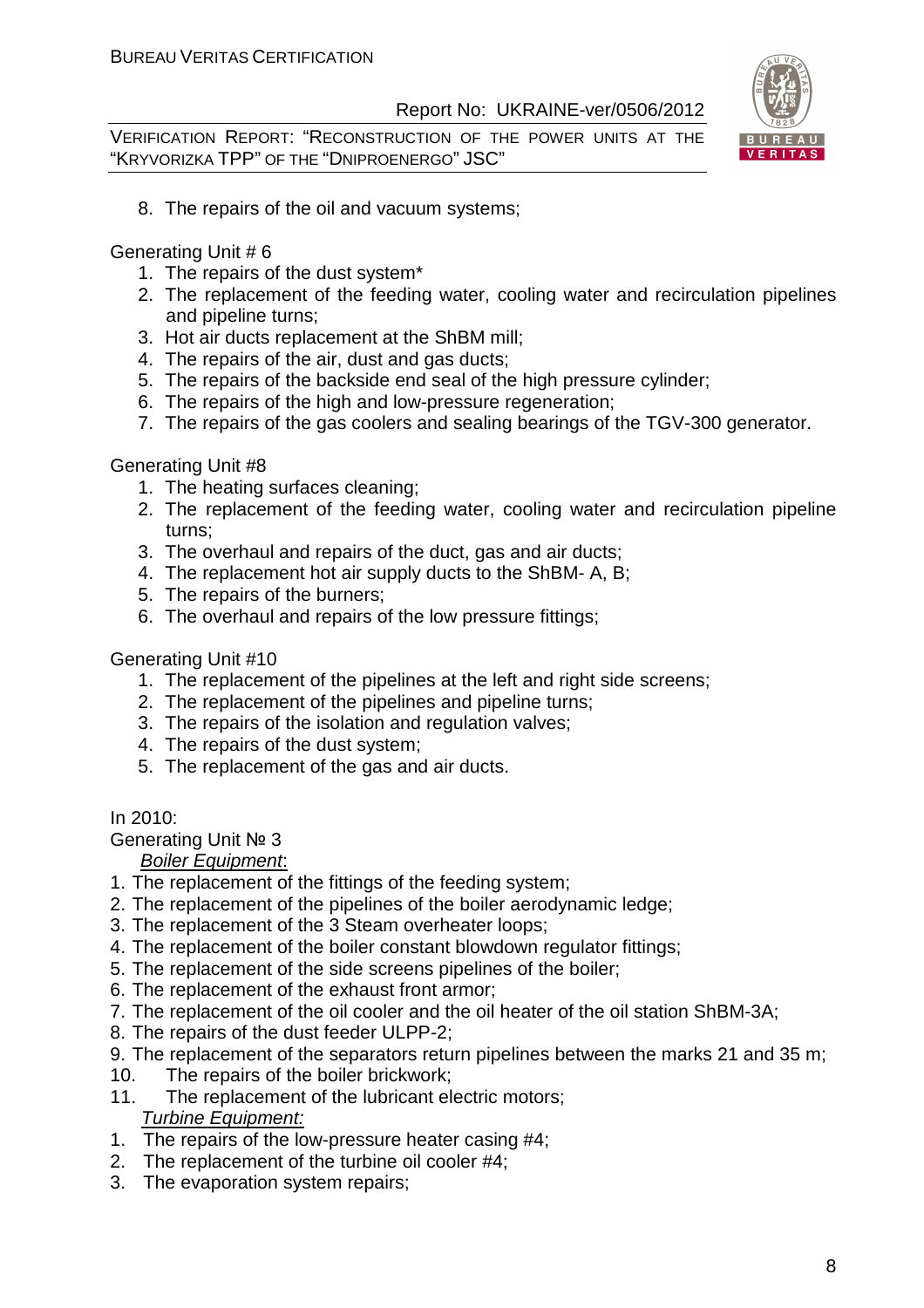VERIFICATION REPORT: "RECONSTRUCTION OF THE POWER UNITS AT THE "KRYVORIZKA TPP" OF THE "DNIPROENERGO" JSC"



4. The repairs of the vibration equipment and the vibrators of the turbine;

#### Generating Unit № 4

#### Boiler Equipment:

- 1. The replacement of the fittings of the feeding system;
- 2. The replacement of the pipelines of the boiler aerodynamic ledge;
- 3. The replacement of the boiler constant blowdown regulator fittings;
- 4. The replacement of the boiler cold overheating pipelines collectors;
- 5. The replacement of the radiation steam overheater drainage pipeline;
- 6. The replacement of the water economizer drainage pipeline;
- 7. The replacement of the oil cooler and the oil heater of the oil station ShBM-3A;
- 8. The replacement of the bearings;
- 9. The repairs of the dust dispenser;
- 10. The repairs of the boiler brickwork;
- Turbine Equipment:
- 1. The repairs of the steam superheaters recirculation system;
- 2. The inspection and replacement or repairs of the steam pipelines holding system;
- 3. The replacement of the high-pressure heater drainage pipelines;
- 4. The bearings replacement; Electric Equipment :
- 1. The repairs of the 4T transformer;
- 2. The repairs of the electric filters;
- 3. The replacement of the electric motors at the Power Generator;

#### In 2011

#### Generating Unit № 5

#### Boiler Equipment:

- 1. The replacement of the radiation steam overheater drenaige pipeline;
- 2. The replacement of the water economizer drainage pipeline;
- 3. The replacement of the pipelines of the boiler aerodynamic ledge;
- 4. The replacement of the dust pipelines from the distribution box to the burners;
- 5. The replacement of the oil cooler and the oil heater of the oil station ShBM-5A, B;
- 6. The replacement of the ShBM-5A, B bearings;
- 7. The replacement of the separator backups;
- 8. The replacement of the exhaust front armor;
- 9. The repairs of the boiler brickwork;

#### Turbine Equipment:

- 1. The replacement of the bronze gears:
- 2. The replacement of the recirculation valve at the High-Pressure Cylinder;
- 3. The overhaul and repairs of the chimney seals of the Low-Pressure Cylinder;
- 4. The replacement of the turbine oil cooler #4;
- 5. The repairs of the electric pump 5A;
- 6. The bearings repairs;

# Generating Unit № 6

#### Boiler Equipment: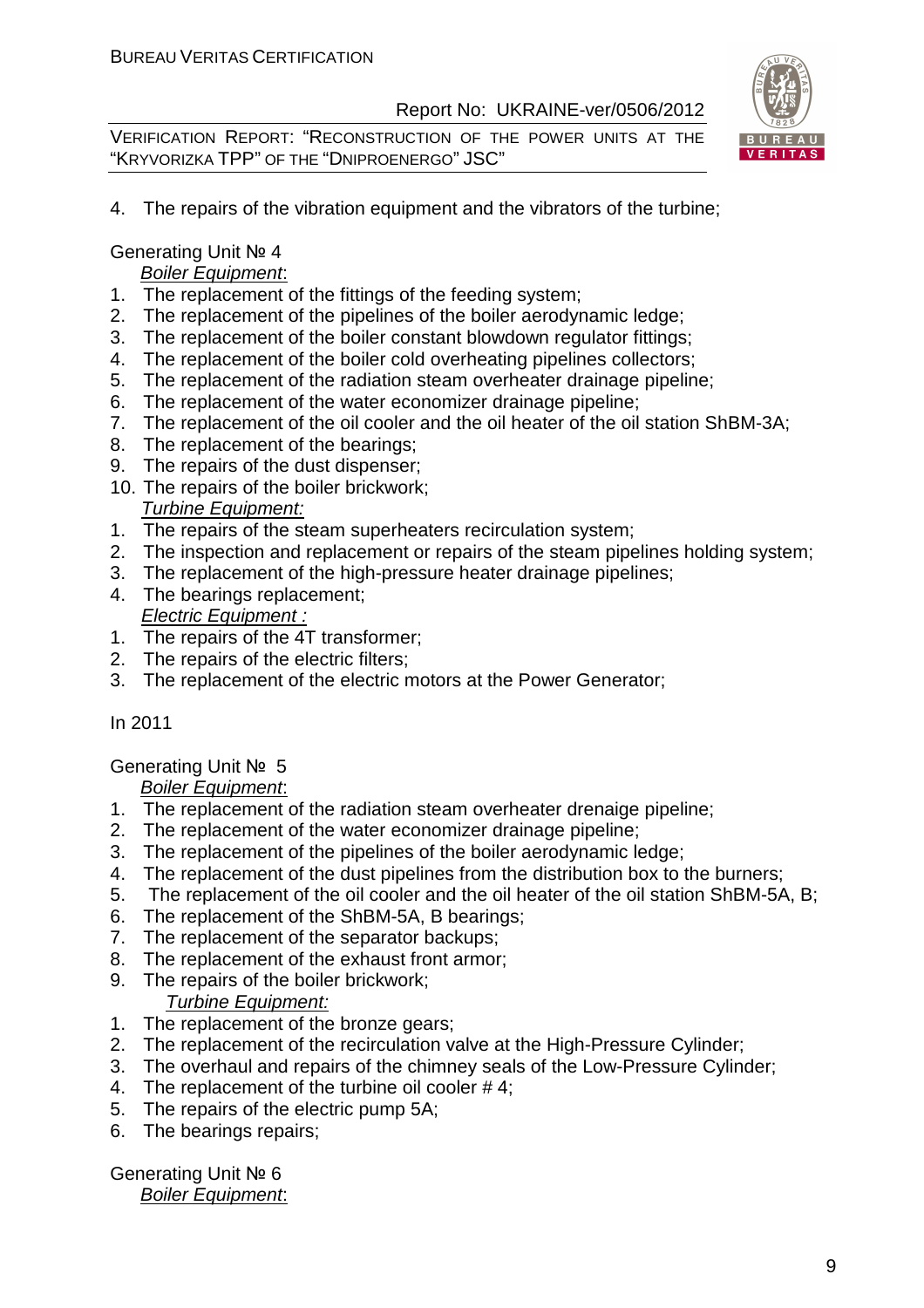VERIFICATION REPORT: "RECONSTRUCTION OF THE POWER UNITS AT THE "KRYVORIZKA TPP" OF THE "DNIPROENERGO" JSC"



- 1. The replacement of the fittings of the feeding system;
- 2. The replacement of the radiation steam overheater drainage pipeline;
- 3. The replacement of the water economizer drainage pipeline;
- 4. The replacement of the dust pipelines from the distribution box to the burners;
- 5. The repairs of the dust feeder ULPP-2;
- 6. The replacement of the oil cooler and the oil heater of the oil station ShBM-5A, B;
- 7. The bearings repairs;
- 8. The replacement of the exhaust front armor;

#### Turbine Equipment:

- 1. The replacement of the lubricant electric motors;
- 2. The stator winding repairs;

#### Generating Unit № 7

#### Boiler Equipment:

- 1. The replacement of the oil cooler and the oil heater of the oil station ShBM-7A, B;
- 2. The repairs of the dust feeder ULPP-2;

#### Turbine Equipment:

1. The replacement of the turbine oil cooler # 4;

#### Generating Unit № 8

#### Boiler Equipment:

- 1. The replacement of the steam pipelines;
- 2. The replacement of the oil cooler and the oil heater of the oil station ShBM-8A, B;
- 3. The replacement of the separator casings;

#### Generating Unit № 9

#### **Boiler Equipment:**

- 1. The replacement of the boiler constant blowdown regulator fittings;
- 2. The replacement of the radiation steam overheater drenaige pipeline;
- 3. The replacement of the water economizer drainaige pipeline;
- 4. The repairs of the dust feeder ULPP-2;
- 5. The replacement of the oil cooler and the oil heater of the oilstation ShBM-9A, B;
- 6. The bearings repairs; Turbine Equipment:
- 1. The inspection and replacement or repairs of the steam pipelines holding system;
- 2. The replacement of the turbine oil cooler #4;
- 3. The bearings repairs;

#### Electric Equipment:

1. The repairs of the 9T and 29T electricity transformers.

#### In 2012 year

#### Generating Unit # 2

1. The repairs of the boiler burners with the replacement of the burner nozzles; 2. The replacement of the pipelines and pipeline turns at the boiler;

3. The repairs of the SHBM mill with the replacement of the cylindrical armor ShBM-2B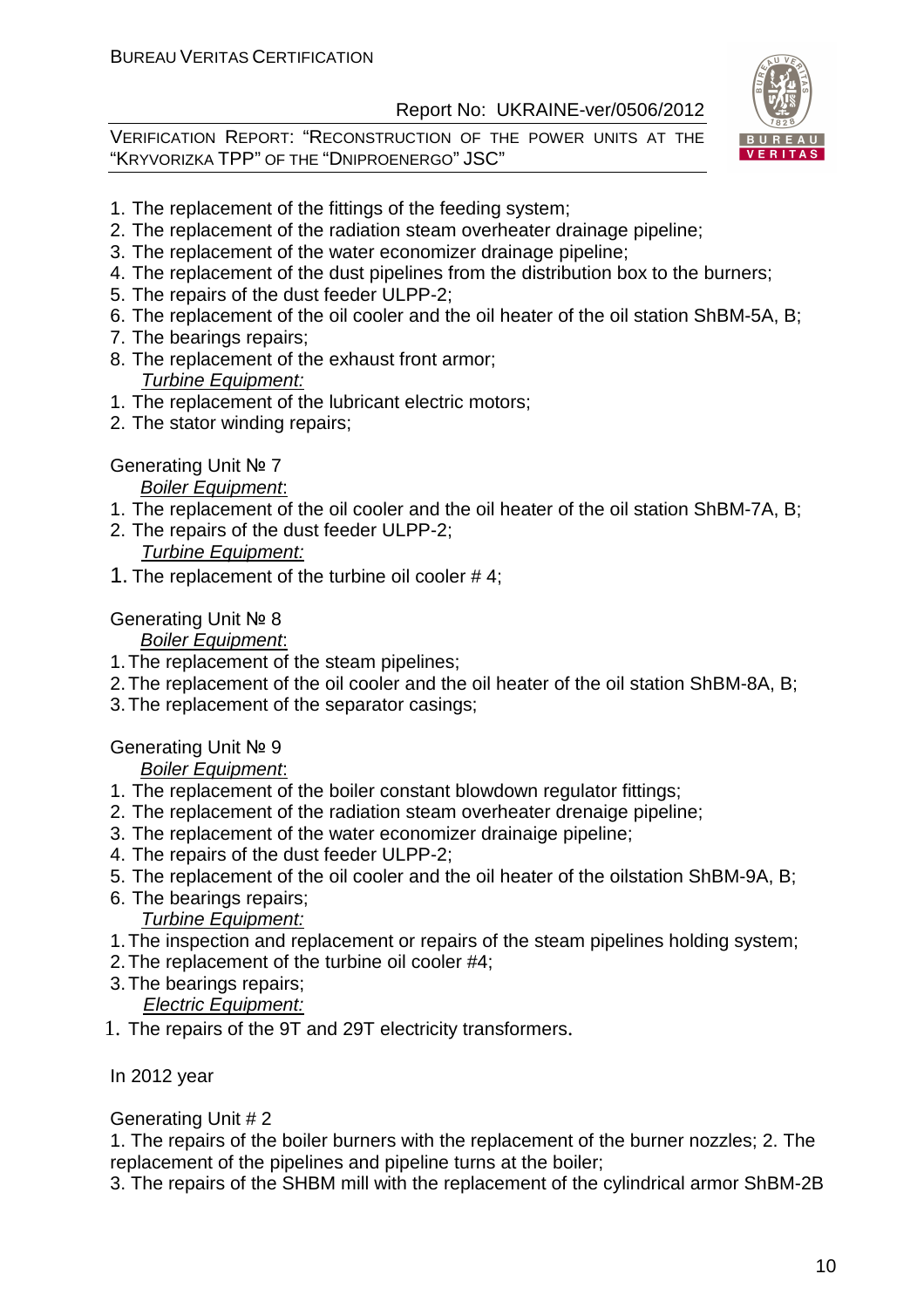VERIFICATION REPORT: "RECONSTRUCTION OF THE POWER UNITS AT THE "KRYVORIZKA TPP" OF THE "DNIPROENERGO" JSC"



and the bearing #3 ShBM-2A;

- 4. The opening and the repairs of the low and mid pressure cylinders of the turbine;
- 5. The replacement of the 86 blades of the low pressure cylinder;
- 6. The repairs of the turbine supporting bearings.

Generating Unit # 4

1. The replacement of the pipelines and pipeline turns at the boiler;

2. The repairs of the K-4A, B burners with the replacement of the 100% of the burner nozzles;

3. The repairs of the ShBM mill with the repairs of the electric engines' bearings and the replacement of the bearings # 3 and 4;

4. The opening and repairs of the turbine low pressure cylinder;

5. The replacement of the 4 blades at the low pressure rotor.

Generating Unit # 5

1. The replacement of the pipelines and pipeline turns at the boiler;

2. The repairs of the ShBM mill including the repairs of the electric motors' bearings, the replacement of the driving gear and it's bearings, the replacement of the back end armor ShBM-5A and the cylindrical armor ShBM-5A, B;

3. The opening and repairs of the low pressure cylinder and the low pressure rotor fault detection;

4. The replacement of the 5th stage of the 1st, 2nd and 3rd streams tubular bandage;

Stops and technical disasters are not observed during the monitoring period Mid repairs, running repairs and capital repairs are provided by time schedule approved by head staff of "Dniproenergo" LLC and DTEC.

Because modernization program on PJSC "Dniproenergo" TPPs was started no log ago comparing with "Skhidenergo" LLC, so blocks remarking doesn't provided

PDD lists measures which will be implemented during the monitoring period without indication of implementation timeline. Project measures are provided under the necessity or availability of finances and work power.

Difference between CO2 emissions in 2-tp form and ERUs calculation Excel file is explained in the next way. Kryvorizka TPP produces electric energy and heat energy as by-product, which is supplied to local consumers for household heating purposes. This heat energy is excluded from project boundaries for conservativeness. Project developer indicates in the calculations only the fuel used for electricity production in accordance with the 3-tech forms.

Waste steam from the turbines is exhausted in the cooling pounds, so in summer cooling system is not much effective that explains negative values of ERUs in the calculation.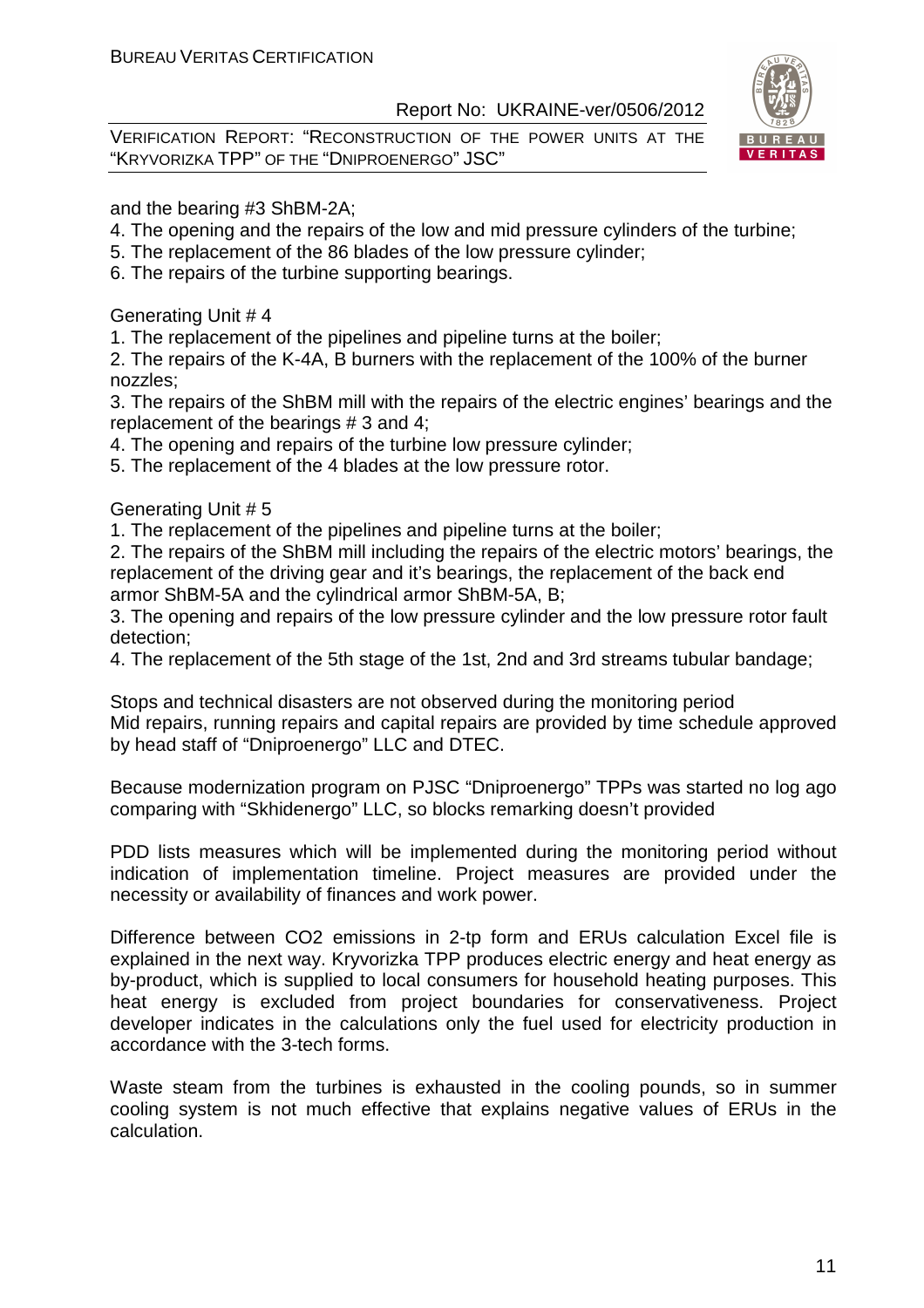VERIFICATION REPORT: "RECONSTRUCTION OF THE POWER UNITS AT THE "KRYVORIZKA TPP" OF THE "DNIPROENERGO" JSC"



Difference between ERUs indicated in the PDD and in the MR for 2011-2012 years is explained in the next way. Demand on electric energy in Ukrainian market is depended of next factors:

- Situation in steelmaking and chemical enterprises in Prydniprovskyi industrial region and mentioned branches in Ukraine
- Situation at the TPP, which includes next factors quality of consumed fuel, conditions of generating equipment, meteorological conditions, etc.

ERUs estimations in the PDD from period 2011-2020 years is provided ex-ante based on data from 2005-2010 years and will be different from factual ERUs values anyway.

Identified problem areas applicable to project implementation status, project participants' responses, Bureau Veritas Certification conclusions are listed in the Annex A of the Verification Report (See CAR02-CAR04, CL01)

#### **3.4 Compliance of the monitoring plan with the monitoring methodology (94-98)**

The monitoring occurred in accordance with the monitoring plan included in the PDD regarding which the determination has been deemed final and is so listed on the UNFCCC JI website.

For calculating the emission reductions, key factors, such as fuel prices, natural gas, heavy fuel oil, electric energy, availability of capital and work forces, reliability of installed equipment, influencing the baseline emissions and the activity level of the project and the emissions as well as risks associated with the project were taken into account, as appropriate.

Data sources used for calculating emission reductions, such as plant work forecasts (3 tech forms), fuel analysis samples laboratory logbooks, logbooks of fuel transporting and preparation, logbooks on electricity production are clearly identified, reliable and transparent.

Emission factors, including default emission factors, are selected by carefully balancing accuracy and reasonableness, and appropriately justified of the choice. Emission factors for coal, gas and heavy fuel oil burning, are in line within "National GHG Inventory Report for 1999-2010" approved by State Environment Investment Agency.

The calculation of emission reductions is based on conservative assumptions and the most plausible scenarios in a transparent manner.

Identified problem areas applicable to compliance of the monitoring report with the monitoring methodology, project participants' responses, Bureau Veritas Certification conclusions are listed in the Annex A of the Verification Report (See CAR05, CL02, CL03)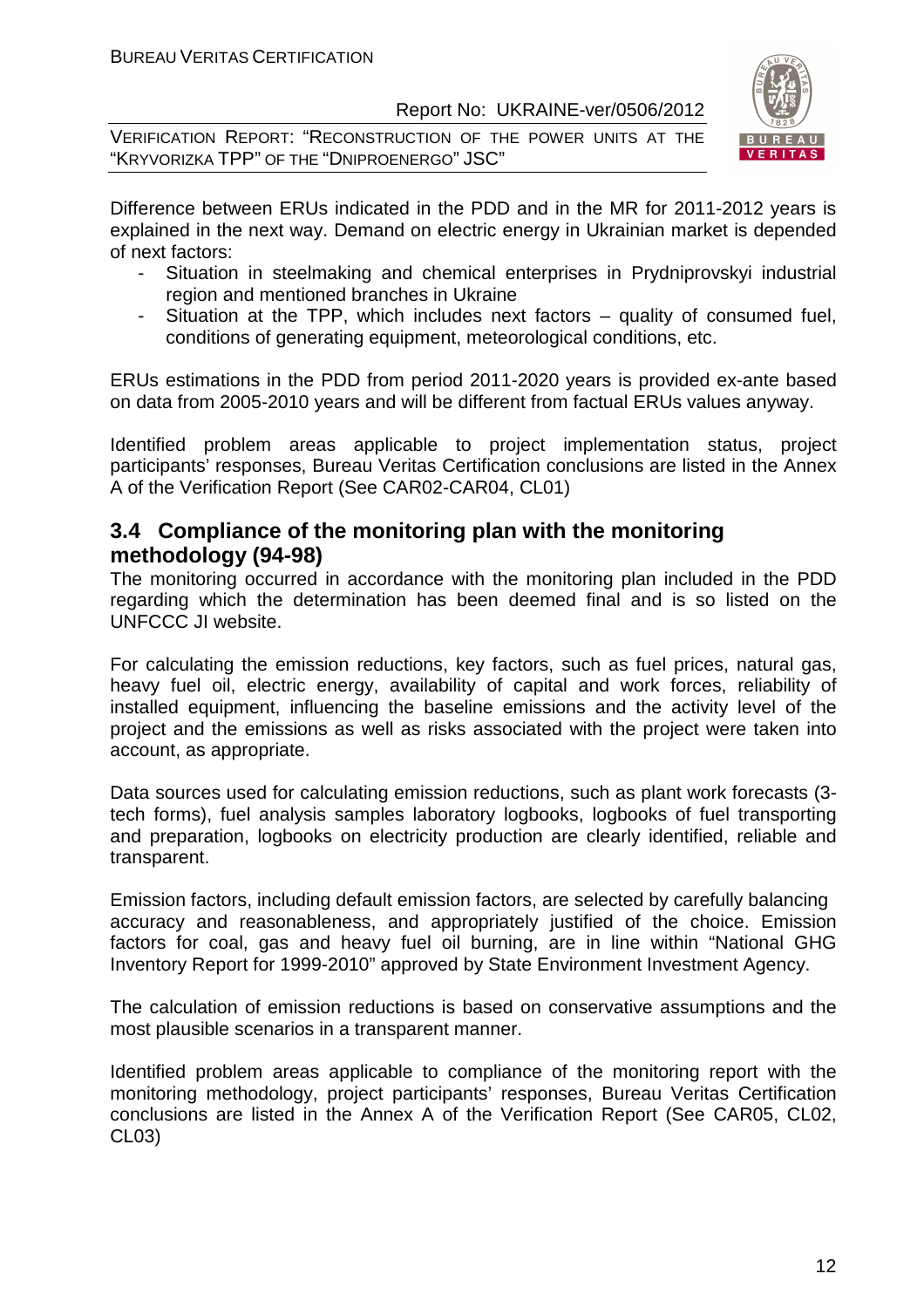VERIFICATION REPORT: "RECONSTRUCTION OF THE POWER UNITS AT THE "KRYVORIZKA TPP" OF THE "DNIPROENERGO" JSC"



# **3.5 Revision of monitoring plan (99-100)**

"Not applicable"

# **3.6 Data management (101)**

The data and their sources, provided in monitoring report, are clearly identified, reliable and transparent.

The implementation of data collection procedures is in accordance with the monitoring plan, including the quality control and quality assurance procedures. These procedures are mentioned in the section "References" of this report.

The function of the monitoring equipment, including its calibration status, is in order. TPP uses power meters Actaris SL761A071 with class of accuracy 0.2 and SL761В071 with class of accuracy 0.5. Actual regulations in Ukraine energy sector require accounting of power transmitting on high-voltage lines power meters with class of accuracy equal or less than 0.5, so project monitoring equipment satisfy actual Ukraine regulations. Local output lines 6-10 kV has power meters with accuracy class 1.0. Power meters has intercalibration interval in 6 years and calibrated by representatives of State Enterprise "Dnipropetrovskderzhstandartmetrologiya".

The evidence and records used for the monitoring are maintained in a traceable manner.

The data collection and management system for the project is in accordance with the monitoring plan.

Identified problem areas applicable to project data management, project participants' responses, Bureau Veritas Certification conclusions are listed in the Annex A of the Verification Report (See CAR06-CAR09)

#### **3.7 Verification regarding programmes of activities (102-110)**

"Not applicable"

#### **4 VERIFICATION OPINION**

Bureau Veritas Certification has performed the initial and 1<sup>st</sup> periodic, verification of the "Reconstruction of the power units at "Kryvorizka TPP" of the "Dniproenergo" JSC" Project in Zelenodolsk town, Apostolivskiy District Dnipropetrovsk Region, Ukraine, which applies JI specific approach. The verification was performed on the basis of UNFCCC criteria and host country criteria and also on the criteria given to provide for consistent project operations, monitoring and reporting.

The verification consisted of the following three phases: i) desk review of the monitoring report against the project design and the baseline and monitoring plan; ii) follow-up interviews with project stakeholders; iii) resolution of outstanding issues and the issuance of the final verification report and opinion.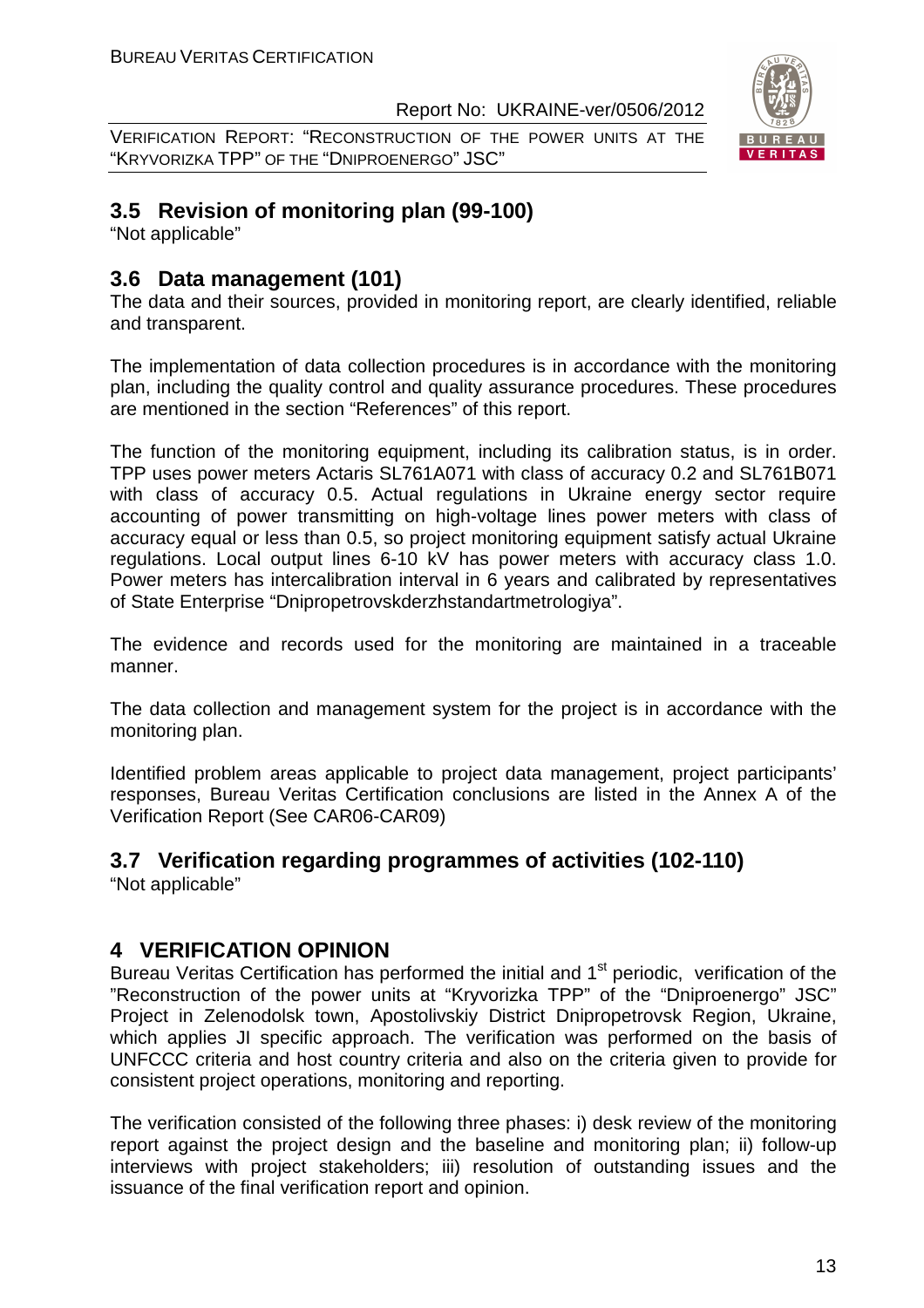VERIFICATION REPORT: "RECONSTRUCTION OF THE POWER UNITS AT THE "KRYVORIZKA TPP" OF THE "DNIPROENERGO" JSC"



The management of PSC "Dniproenergo" is responsible for the preparation of the GHG emissions data and the reported GHG emissions reductions of the project on the basis set out within the project Monitoring indicated in the final PDD version 1.3.1. The development and maintenance of records and reporting procedures in accordance with that plan, including the calculation and determination of GHG emission reductions from the project, is the responsibility of the management of the project.

Bureau Veritas Certification verified the Project Monitoring Report version 1.1 for the reporting period as indicated below. Bureau Veritas Certification confirms that the project is implemented as planned and described in approved project design documents. Installed equipment being essential for generating emission reduction runs reliably and is calibrated appropriately. The monitoring system is in place and the project is generating GHG emission reductions.

Bureau Veritas Certification can confirm that the GHG emission reduction is accurately calculated and is free of material errors, omissions, or misstatements. Our opinion relates to the project's GHG emissions and resulting GHG emissions reductions reported and related to the approved project baseline and monitoring, and its associated documents. Based on the information we have seen and evaluated, we confirm, with a reasonable level of assurance, the following statement:

| Reporting period: From 01/01/2009 to 30/09/2012 |             |                                       |
|-------------------------------------------------|-------------|---------------------------------------|
| <b>Baseline emissions</b>                       | : 24878398  | tonnes of CO <sub>2</sub> equivalent. |
| Project emissions                               | : 24626773  | tonnes of CO <sub>2</sub> equivalent. |
| <b>Emission Reductions</b>                      | : 251625    | tonnes of CO <sub>2</sub> equivalent. |
| From 01/01/2009 to 31/12/2009                   |             |                                       |
| <b>Baseline emissions</b>                       | : 4714037   | tonnes of CO2 equivalent.             |
| Project emissions                               | : 4 703 781 | tonnes of CO2 equivalent.             |
| <b>Emission Reductions</b>                      | $: 10\,256$ | tonnes of CO2 equivalent.             |
| From 01/01/2010 to 31/12/2010                   |             |                                       |
| <b>Baseline emissions</b>                       | : 6247284   | tonnes of CO2 equivalent.             |
| Project emissions                               | : 6187834   | tonnes of CO2 equivalent.             |
| <b>Emission Reductions</b>                      | : 59450     | tonnes of CO2 equivalent.             |
| From 01/01/2011 to 31/12/2011                   |             |                                       |
| <b>Baseline emissions</b>                       | : 7714270   | tonnes of CO2 equivalent.             |
| Project emissions                               | : 7 584 166 | tonnes of CO2 equivalent.             |
| <b>Emission Reductions</b>                      | : 130104    | tonnes of CO2 equivalent.             |
| From 01/01/2012 to 30/09/2012                   |             |                                       |
| <b>Baseline emissions</b>                       | : 6202807   | tonnes of CO2 equivalent.             |
| Project emissions                               | : 6150992   | tonnes of CO2 equivalent.             |
| <b>Emission Reductions</b>                      | : 51 815    | tonnes of CO2 equivalent.             |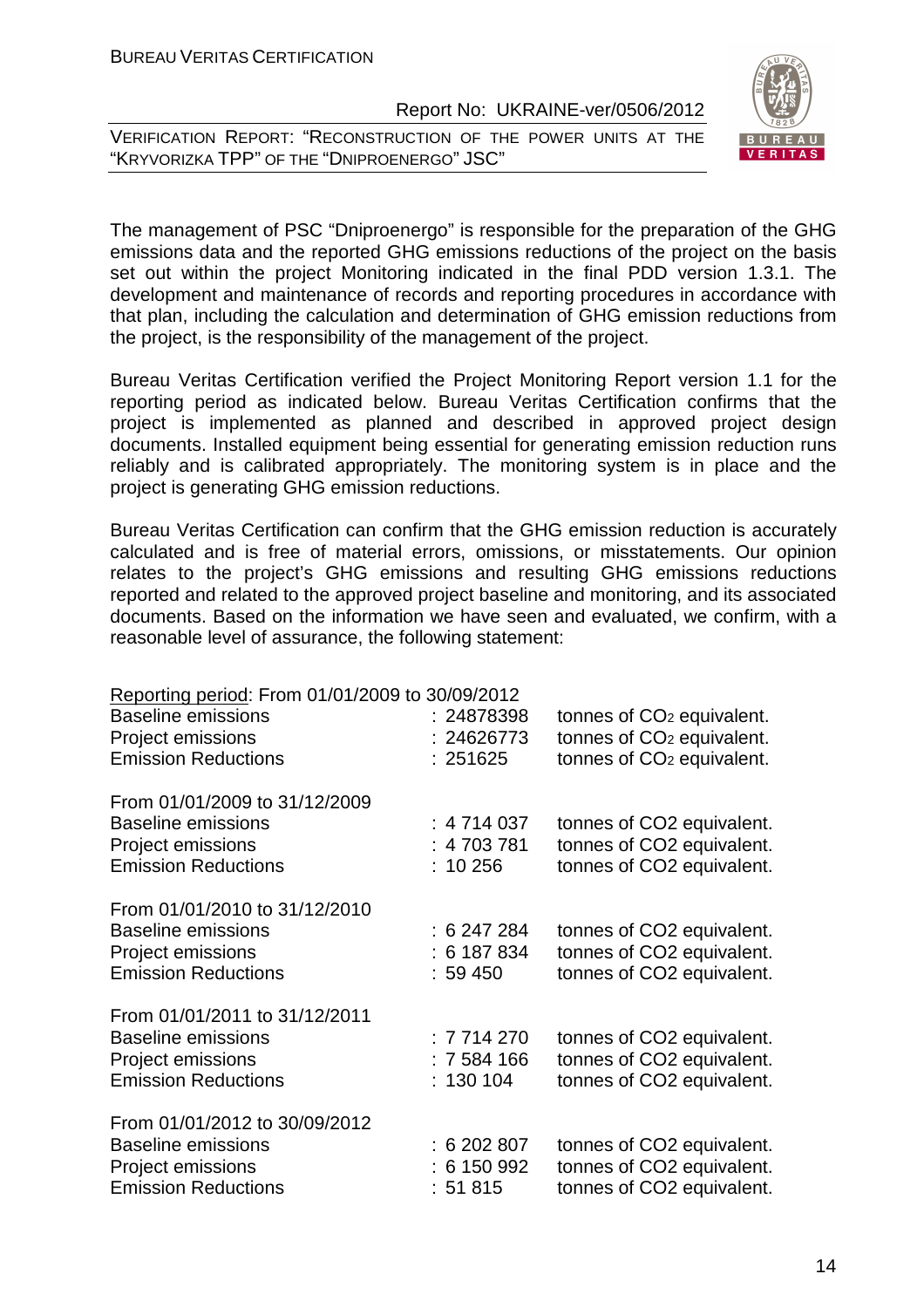VERIFICATION REPORT: "RECONSTRUCTION OF THE POWER UNITS AT THE "KRYVORIZKA TPP" OF THE "DNIPROENERGO" JSC"



# **5 REFERENCES**

#### **Category 1 Documents:**

Documents provided by "Elta-Eko" LLC that relate directly to the GHG components of the project.

- /1/ Project Design Document "Reconstruction of the power units at the "Kryvorizka TPP" of the "Dniproenergo" JSC" version 1.3.1 dated 31/01/2012
- /2/ Monitoring Report "Reconstruction of the power units at the "Kryvorizka TPP" of the "Dniproenergo" JSC" version 1.0 dated 18/06/2012
- /3/ Monitoring Report "Reconstruction of the power units at the "Kryvorizka TPP" of the "Dniproenergo" JSC" version 1.1 dated 18/10/2012
- /4/ ERUs calculation Excel-file "monitoringKrTPP.xls"
- /5/ Letter of Approval #2752/23/7 dated 26/09/2012 issued from State Environment Investment Agency of Ukraine
- /6/ Letter of Approval #2012JI51 dated 18/10/2012 issued from from Ministry of Economical Affairs, agriculture and innovation of Kingdom Netherlands

#### **Category 2 Documents:**

Background documents related to the design and/or methodologies employed in the design or other reference documents.

- /1/ Belt scales velocity meter
- /2/ Tensometric sensor of coal belt #5
- /3/ Weight processors SVEDA PV-110, belts #5-A, 5-B
- /4/ Weight processors SVEDA PV-110 #151
- /5/ Weight processors SVEDA PV-110 #152
- /6/ Tensometric belt scales platform
- /7/ Weight processors SVEDA PV-110 box
- /8/ Weight processors SVEDA PV-110
- /9/ Belt scales velocity meter
- /10/ Main power meter Actaris SL7000 #36128071, connection Trifonova-1
- /11/ Back-up power meter Actaris SL7000 #33001501, connection L-165
- /12/ Main power meter Actaris SL7000 #36128052 connection L-165
- /13/ Main power meter Actaris SL7000 #36128081 connection L-166
- /14/ Back-up power meter Actaris SL7000 #33001523 connection L-166
- /15/ Main power meter Actaris SL7000 #36128043 connection Trifonova-2
- /16/ Back-up power meter Actaris SL7000 #33001521 connection Trifonova-2
- /17/ Back-up power meter Actaris SL7000 #33001534 connection Trifonova-1
- /18/ Main power meter Actaris SL7000 connection AT-1,2
- /19/ Main power meter Actaris SL7000 #36128072 connection L-162
- /20/ Back-up power meter Actaris SL7000 #33001540 connection L-162 /21/ power meter Actaris SL7000 #33001530
- /22/ Back-up power meter Actaris SL7000 #33001500 connection AT-1,2
- /23/ Back-up power meter Actaris SL7000 #33001512 connection L-163
- /24/ Main power meter Actaris SL7000 #36128091 connation L-163
- /25/ Power meter Actaris SL7000 #36128062 connection Sh-1
- /26/ Back-up power meter Actaris SL7000 #33001522 connection L-164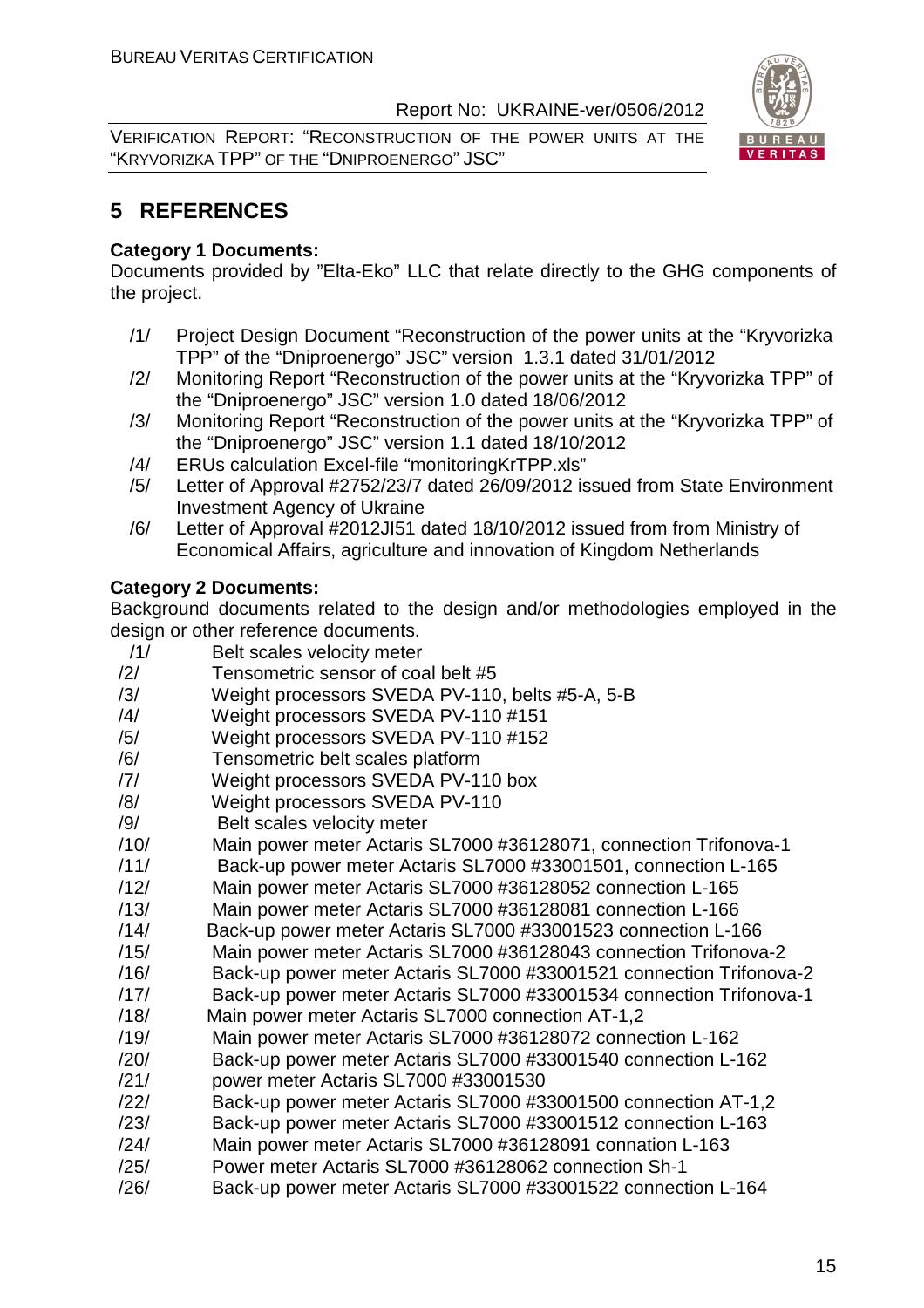VERIFICATION REPORT: "RECONSTRUCTION OF THE POWER UNITS AT THE "KRYVORIZKA TPP" OF THE "DNIPROENERGO" JSC"



/27/ Main power meter Actaris SL7000 #36128061 connection L-164 /28/ Main power meter Actaris SL7000 #33002625 connection L-225 /29/ Back-up power meter Actaris SL7000 #36130069 connection L-225 /30/ Back-up power meter Actaris SL7000 #33002627 connection L-210 /31/ Main power meter Actaris SL7000 #33002627 connection L-210 main /32/ Back-up power meter Actaris SL7000 #36126173 connection L-223 /33/ Back-up power meter Actaris SL7000 #33002597 connection L-224 /34/ Main power meter Actaris SL7000 #36130087 connection L-224 /35/ Main power meter Actaris SL7000 #33002616 connection L-223 /36/ Main power meter Actaris SL7000 #36118887 connection L-221 /37/ Main power meter Actaris SL7000 #36130070 connection L-209 /38/ Main power meter Actaris SL7000 #33002606 connection L-212 /39/ Back-up power meter Actaris SL7000 #33002590 connection L-221 /40/ Back-up power meter Actaris SL7000 #33002588 connection L-209 /41/ Back-up power meter Actaris SL7000 #36120205 connection L-212 /42/ Back-up power meter Actaris SL7000 #33002607 connection C-332 /43/ Main power meter Actaris SL7000 #33002597 connection C-332 /44/ ASCAP-system box on open switch gear-150 KV /45/ Main power meter Actaris SL7000 #36130066 connection C-331 /46/ Back-up power meter Actaris SL7000 #33002595 connection C-331 /47/ Back-up power meter Actaris SL7000 #33002609 connection L-226 /48/ Main power meter Actaris SL7000 #36118895 connection L-226 /49/ Main power meter Actaris SL7000 #36118604 connection 1GV /50/ Main power meter Actaris SL7000 #36118502 connection 2GV /51/ Power meter Actaris SL7000 #36118502 connection 4GV /52/ Main power meter Actaris SL7000 #36118472 connection T-40a /53/ Main power meter Actaris SL7000 #36118473 connection T-40b /54/ Back-up power meter Actaris SL7000 #33003490 connection TG-10 /55/ Power meter Actaris SL7000 #36126030 connection T-31 /56/ Power meter Actaris SL7000 #36118475 connection TV-10 /57/ Main power meter Actaris SL7000 #33003492 connection TG-9 /58/ Back-up power meter Actaris SL7000 #33003473 connection TG-9 /59/ Power meter Actaris SL7000 #36126010 connection T-29 /60/ Power meter Actaris SL7000 #36116494 connection TV-9 /61/ Back-up power meter Actaris SL7000 #36132308 connection TG-8 /62/ Main power meter Actaris SL7000 #36132286 connection TG-8 /63/ Power meter Actaris SL7000 #36125970 connection T-28 /64/ Power meter Actaris SL7000 #36118471 connection TV-8 /65/ Back-up power meter Actaris SL7000 #33003472 connection TG-7 /66/ Main power meter Actaris SL7000 #33003491 connection TG-7 /67/ Back-up power meter Actaris SL7000 #36126000 connection T-27 /68/ Power meter Actaris SL7000 #33003473 connection TV-7 /69/ Main power meter Actaris SL7000 #36132319 connection TG-6 /70/ Back-up power meter Actaris SL7000 #36132298 connection TG-6 /71/ Back-up power meter Actaris SL7000 #36126029 connection T-26 /72/ Power meter Actaris SL7000 #36138465 connection TV-6 /73/ Main power meter Actaris SL7000 #36132290 connection TG-5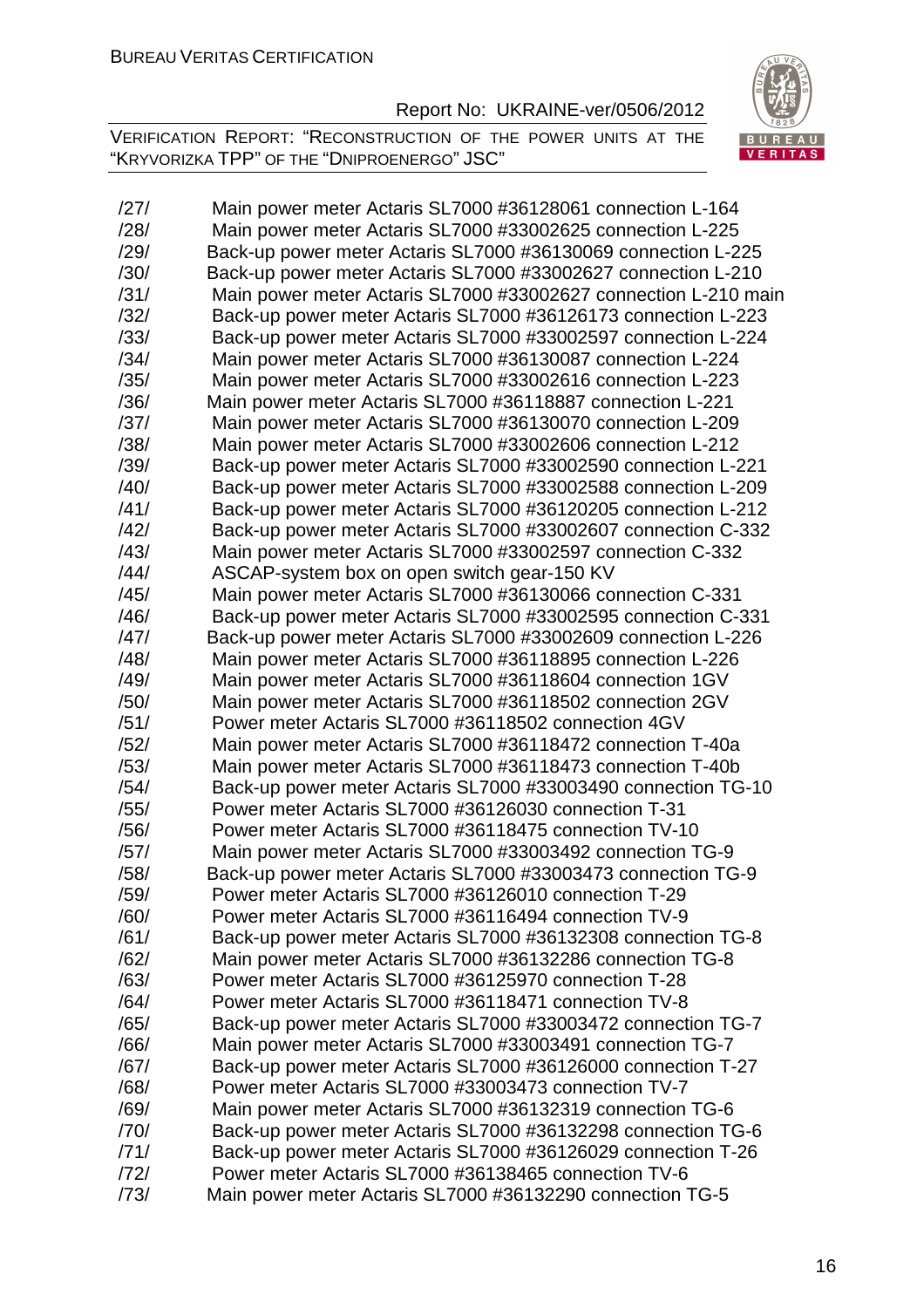VERIFICATION REPORT: "RECONSTRUCTION OF THE POWER UNITS AT THE "KRYVORIZKA TPP" OF THE "DNIPROENERGO" JSC"



| /74/  | Back-up power meter Actaris SL7000 #36132309 connection TG-5                                                                                        |
|-------|-----------------------------------------------------------------------------------------------------------------------------------------------------|
| /75/  | Power meter Actaris SL7000 #361250980 connection T-25                                                                                               |
| /76/  | Power meter Actaris SL7000 #36130047 connection TV-5                                                                                                |
| /77/  | Main power meter Actaris SL7000 #36130067 connection TG-4                                                                                           |
| /78/  | Back-up power meter Actaris SL7000 #36130047 connection TG-4                                                                                        |
| /79/  | Power meter Actaris SL7000 #36126050 connection T-24                                                                                                |
| /80/  | Power meter Actaris SL7000 #36118483 connection TV-4                                                                                                |
| /81/  | Back-up power meter Actaris SL7000 #36132320 connection TG-3                                                                                        |
| /82/  | Main power meter Actaris SL7000 #33003482 connection TG-3                                                                                           |
| /83/  | Power meter Actaris SL7000 #36125979 connection T-23                                                                                                |
| /84/  | Power meter Actaris SL7000 #36118505 connection T-30                                                                                                |
| /85/  |                                                                                                                                                     |
|       | Power meter Actaris SL7000 #36118492 connection TV-3                                                                                                |
| /86/  | Back-up power meter Actaris SL7000 #36132301 connection TG-2                                                                                        |
| /87/  | Back-up power meter Actaris SL7000 #36130052 connection TG-2                                                                                        |
| /88/  | Power meter Actaris SL7000 #36125990 connection T-22                                                                                                |
| /89/  | Power meter Actaris SL7000 #36118466 connection TV-2                                                                                                |
| /90/  | main power meter Actaris SL7000 #36132288 connection TG-1                                                                                           |
| /91/  | Back-up power meter Actaris SL7000 #36130060 connection TG-1                                                                                        |
| /92/  | Power meter Actaris SL7000 #36125999 connection T-21                                                                                                |
| /93/  | Power meter Actaris SL7000 #36118485 connection T-20                                                                                                |
| /94/  | Power meter Actaris SL7000 #36118474 connection TV-1                                                                                                |
| /95/  | Daily reports on combustible content in carry over gases sampling in march<br>2011                                                                  |
| /96/  |                                                                                                                                                     |
|       | Passport #02319 on conveyor belt scales Er-Mak #1630                                                                                                |
| /97/  | Passport #02319 on conveyor belt scales Er-Mak #1473                                                                                                |
| /98/  | Permit #1210138400-1086A on pollutions of stationary sources, valid from<br>18/06/2012 till 27/10/2016                                              |
| /99/  | Permit #1210138400-1086 on pollutions of stationary sources, valid from<br>18/04/2012 till 27/10/2016                                               |
|       |                                                                                                                                                     |
| /100/ | Report on atmosphere air protection for 2011 year (2-tp form)                                                                                       |
| /101/ | Report on atmosphere air protection for 2010 year (2-tp form)                                                                                       |
| /102/ | Report on atmosphere air protection for 2009 year (2-tp form)                                                                                       |
| /103/ | Report on waste handling for 2011 year (form #1-wastes)                                                                                             |
| /104/ | Report on waste handling for 2010 year (form #1-wastes)                                                                                             |
| /105/ | Report on water usage for IV quarter 2011 year                                                                                                      |
| /106/ | Report on water usage for IV quarter 2010 year                                                                                                      |
| /107/ | Report on water usage for IV quarter 2009 year                                                                                                      |
| /108/ | Report on water usage for IV quarter 2008 year                                                                                                      |
| /109/ | Report on TPPs working for 2008 year (form 6-tp)                                                                                                    |
| /110/ | Report on TPPs working for 2009 year (form 6-tp)                                                                                                    |
| /111/ | Report on TPPs working for 2010 year (form 6-tp)                                                                                                    |
| /112/ | Report on TPPs working for 2011 year (form 6-tp)                                                                                                    |
| /113/ | Rules on ecological behavior on territory of JSC "Dniproenergo"                                                                                     |
| /114/ | Statement on chemical laboratory of JSC "DTEC-Dniproenergo" chemical<br>workshop attestation #PE 0036/2012. Dated 28/04/2012, valid till 08/10/2013 |
| /115/ | Annex to statement on attestation #PE 0036/2012, attestation area                                                                                   |
|       |                                                                                                                                                     |

/116/ Monthly acts on natural gas consumption for March-December 2009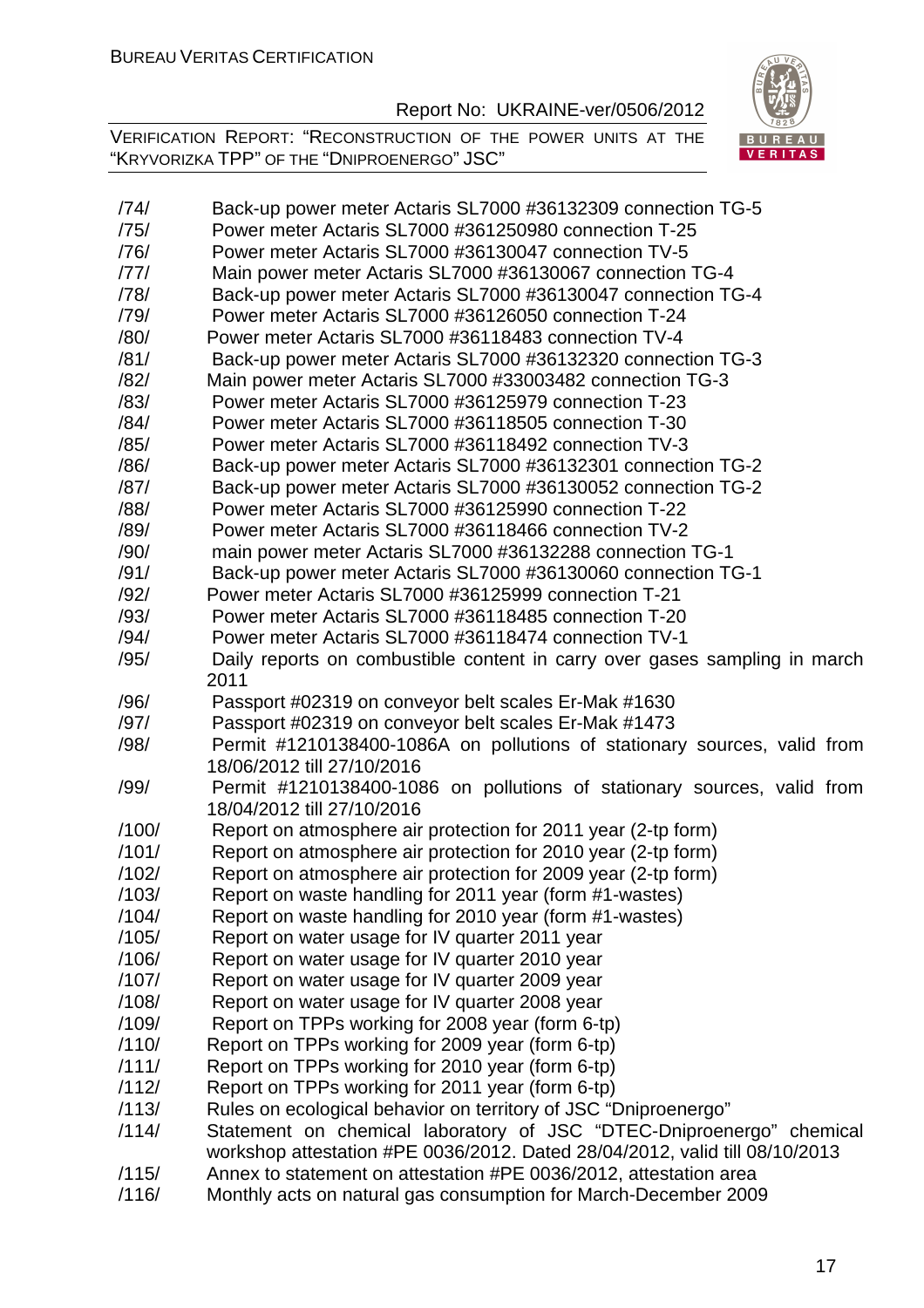VERIFICATION REPORT: "RECONSTRUCTION OF THE POWER UNITS AT THE "KRYVORIZKA TPP" OF THE "DNIPROENERGO" JSC"



| /117/ | Monthly acts on natural gas consumption for January - December 2008                                                        |
|-------|----------------------------------------------------------------------------------------------------------------------------|
| /118/ | Monthly acts on natural gas consumption for January-December 2010                                                          |
| /119/ | Monthly acts on natural gas consumption for January-December 2011                                                          |
| /120/ | Passport and calibration certificate on wagon tensometric scales VVT-100D<br>$prod.+103$                                   |
| /121/ | Passport and calibration certificate on wagon tensometric scales VTV-1SDB<br>prod.#020                                     |
| /122/ | calibration certificate on tensometric belt scales VK-230<br>Passport and<br>prod.#116 5G                                  |
| /123/ | Passport and calibration certificate on tensometric belt scales VK-230<br>prod.#151 5A                                     |
| /124/ | Passport and calibration certificate on tensometric belt scales VK-230<br>prod.#152 5B                                     |
| /125/ | Permit #1220310300-11 on pollutions into atmosphere air from stationary<br>sources, valid from 18/04/2012 till 28/10/2016  |
| /126/ | Gas consumption logbook, started 01/2005                                                                                   |
| /127/ | Report on fuel, heat energy and electric energy consumption for 2011 year<br>$(from 11-mtp)$                               |
| /128/ | Report on fuel, heat energy and electric energy consumption for 2010 year<br>$(from 11-mtp)$                               |
| /129/ | Report on fuel, heat energy and electric energy consumption for 2009 year<br>$(from 11-mtp)$                               |
| /130/ | Report on fuel, heat energy and electric energy consumption for 2008 year<br>$(from 11-mtp)$                               |
| /131/ | Report on air protection for 2011 year (form 2-tp)                                                                         |
| /132/ | Report on air protection for 2010 year (form 2-tp)                                                                         |
| /133/ | Report on air protection for 2009 year (form 2-tp)                                                                         |
| /134/ | Report on air protection for 2008 year (form 2-tp)                                                                         |
| /135/ | Calibration certificate #09091 on power meter Actaris SL7000 prod. #33003472                                               |
|       | dated 28.05.2009, connection TG-9 back-up                                                                                  |
| /136/ | Calibration certificate #09092 on power meter Actaris SL7000 prod. #33003491                                               |
|       | dated 28.05.2009, connection TG-9 main                                                                                     |
| /137/ | Calibration certificate #09151 on power meter Actaris SL7000 prod. #33003473                                               |
|       | dated 09.06.2009, connection TG-9 back-up                                                                                  |
| /138/ | Calibration certificate #09159 on power meter Actaris SL7000 prod. #33003492                                               |
|       | dated 09.06.2009, connection TG-9 main                                                                                     |
| /139/ | Calibration certificate #09094 on power meter Actaris SL7000 prod. #33003490                                               |
|       | dated 28.05.2009, connection TG-10 back-up                                                                                 |
| /140/ | Calibration certificate #09098 on power meter Actaris SL7000 prod. #33001597                                               |
|       | dated 28.05.2009, connection Electrohydromechanizatsya                                                                     |
| /141/ | Calibration certificate #09096 on power meter Actaris SL7000 prod. #33003482                                               |
|       | dated 28.05.2009, connection TG-3 back-up                                                                                  |
| /142/ | Calibration certificate #09258 on power meter Actaris SL7000 prod. #33002588                                               |
|       | dated 22.07.2009, connection L-209 back-up                                                                                 |
| /143/ | Calibration certificate #09262 on power meter Actaris SL7000 prod. #33002627<br>dated 22.07.2009, connection L-210 back-up |

/144/ Calibration certificate #09263 on power meter Actaris SL7000 prod. #33002606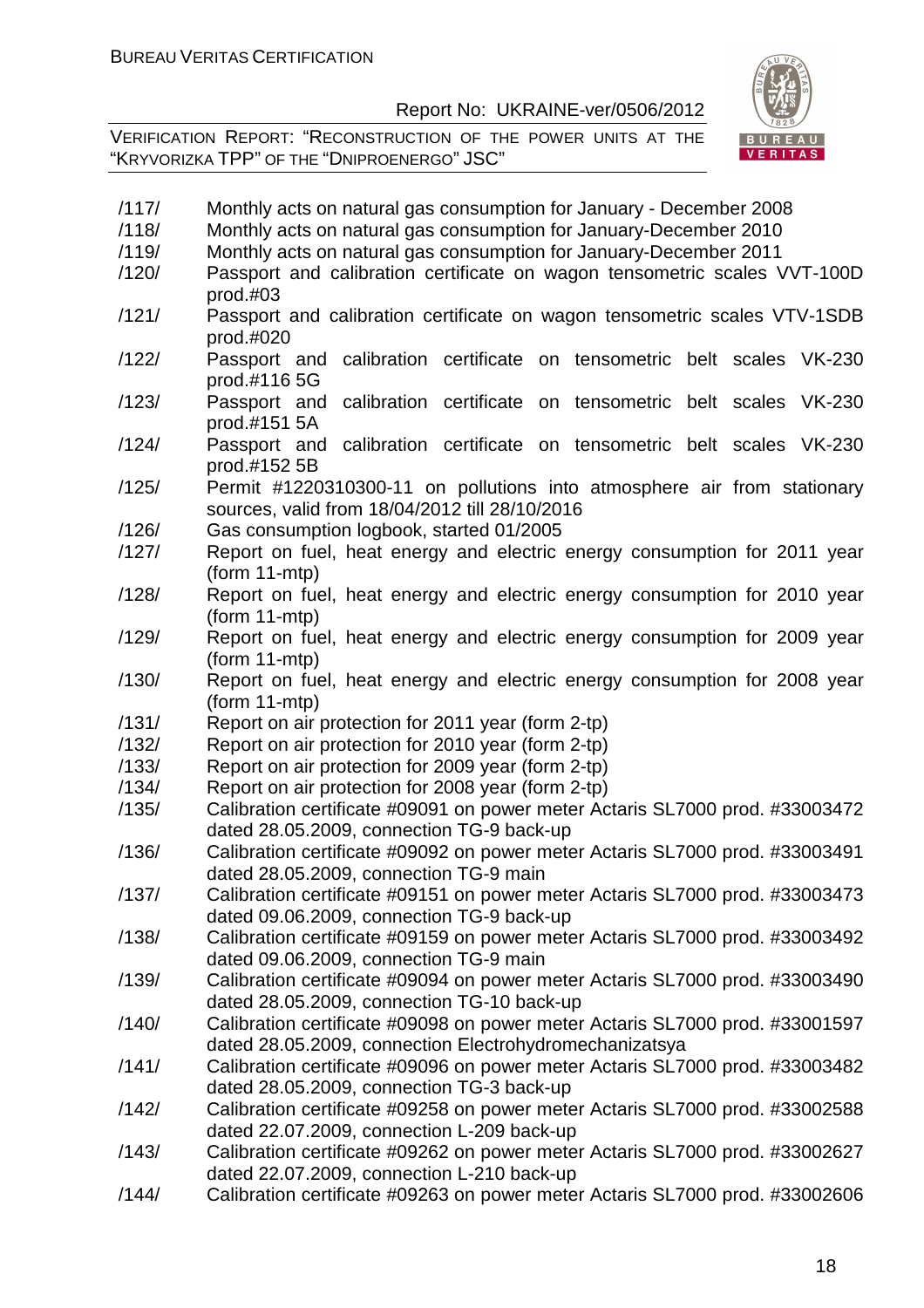VERIFICATION REPORT: "RECONSTRUCTION OF THE POWER UNITS AT THE "KRYVORIZKA TPP" OF THE "DNIPROENERGO" JSC"



|       | dated 22.07.2009, connection L-212 back-up                                               |
|-------|------------------------------------------------------------------------------------------|
| /145/ | Calibration certificate #09268 on power meter Actaris SL7000 prod. #33002590             |
|       | dated 22.07.2009, connection L-221 back-up                                               |
| /146/ | Calibration certificate #09264 on power meter Actaris SL7000 prod. #33002616             |
|       | dated 22.07.2009, connection L-223 back-up                                               |
| /147/ | Calibration certificate #82 on power meter Actaris SL761B071<br>prod.                    |
|       | #36 126b173 dated 08.04.2011, connection L-223                                           |
| /148/ | Calibration certificate #09264 on power meter Actaris SL7000 prod. #33002597             |
|       | dated 22.07.2009, connection L-224 back-up                                               |
| /149/ | Calibration certificate #09260 on power meter Actaris SL7000 prod. #33002625             |
|       | dated 22.07.2009, connection L-225 back-up                                               |
| /150/ | Calibration certificate #09259 on power meter Actaris SL7000 prod. #33002609             |
|       | dated 22.07.2009, connection L-226 back-up                                               |
| /151/ | Calibration certificate #09264 on power meter Actaris SL7000 prod. #33002595             |
|       | dated 22.07.2009, connection C-331 back-up                                               |
| /152/ | Calibration certificate #09266 on power meter Actaris SL7000 prod. #33002607             |
|       | dated 22.07.2009, connection C-332 back-up                                               |
| /153/ | meter Actaris SL7000<br>Calibration certificate #09239 on power<br>prod.                 |
|       | #33001530, connection L-161 back-up                                                      |
| /154/ | Calibration certificate #09236 on power<br>Actaris<br><b>SL7000</b><br>prod.<br>meter    |
|       | #33002616, connection L-162 back-up                                                      |
| /155/ | Calibration certificate #09243 on power<br>meter Actaris<br><b>SL7000</b><br>prod.       |
|       | #33001512, connection L-163 back-up                                                      |
| /156/ | <b>SL7000</b><br>Calibration certificate #09251 on power<br>meter Actaris<br>prod.       |
|       | #33001522, connection L-164 back-up                                                      |
| /157/ | certificate #09235 on power<br><b>SL7000</b><br>Calibration<br>Actaris<br>prod.<br>meter |
|       | #33001501, connection L-165 back-up                                                      |
| /158/ | Calibration certificate #09242 on power<br>Actaris<br><b>SL7000</b><br>prod.<br>meter    |
|       | #33001523, connection L-166 back-up                                                      |
| /159/ | Calibration certificate #09237 on power<br>meter Actaris<br><b>SL7000</b><br>prod.       |
|       | #33001534, connection Trufonova-2 back-up                                                |
| /160/ | Calibration certificate #09238 on power meter Actaris SL7000 prod. #33001521             |
|       | dated 22.07.2009, connection Tryfonova-2 back-up                                         |
| /161/ | Calibration certificate #09241 on power meter Actaris SL7000<br>prod.                    |
|       | #33001500, connection L-223 back-up                                                      |
| /162/ | Calibration certificate #09240 on power meter Actaris SL7000<br>prod.                    |
|       | #33001503, connection Sh-1 back-up                                                       |
| /163/ | Statement on replacement of power meter ZMB #72097487 to Actaris SL7000                  |
|       | #33002607 dated 06/08/2009 connection C-332 back-up                                      |
| /164/ | Statement on replacement of power meter CE6805E #2705759 to Actaris                      |
|       | SL7000 #33002606 connection L-226 back-up                                                |
| /165/ | Statement on replacement of power meter CE6805E #BI59710 to Actaris                      |
|       | SL7000 #33002625 connection L-225 back-up                                                |
| /166/ | Statement on replacement of power meter CE6805E #2705761 to Actaris                      |
|       | SL7000 #33002597 dated 06/08/2009 connection L-224 back-up                               |
| /167/ | Statement on replacement of power meter CE6805E #B103489 to Actaris                      |

SL7000 #33002616 dated 06/08/2009 connection L-223 back-up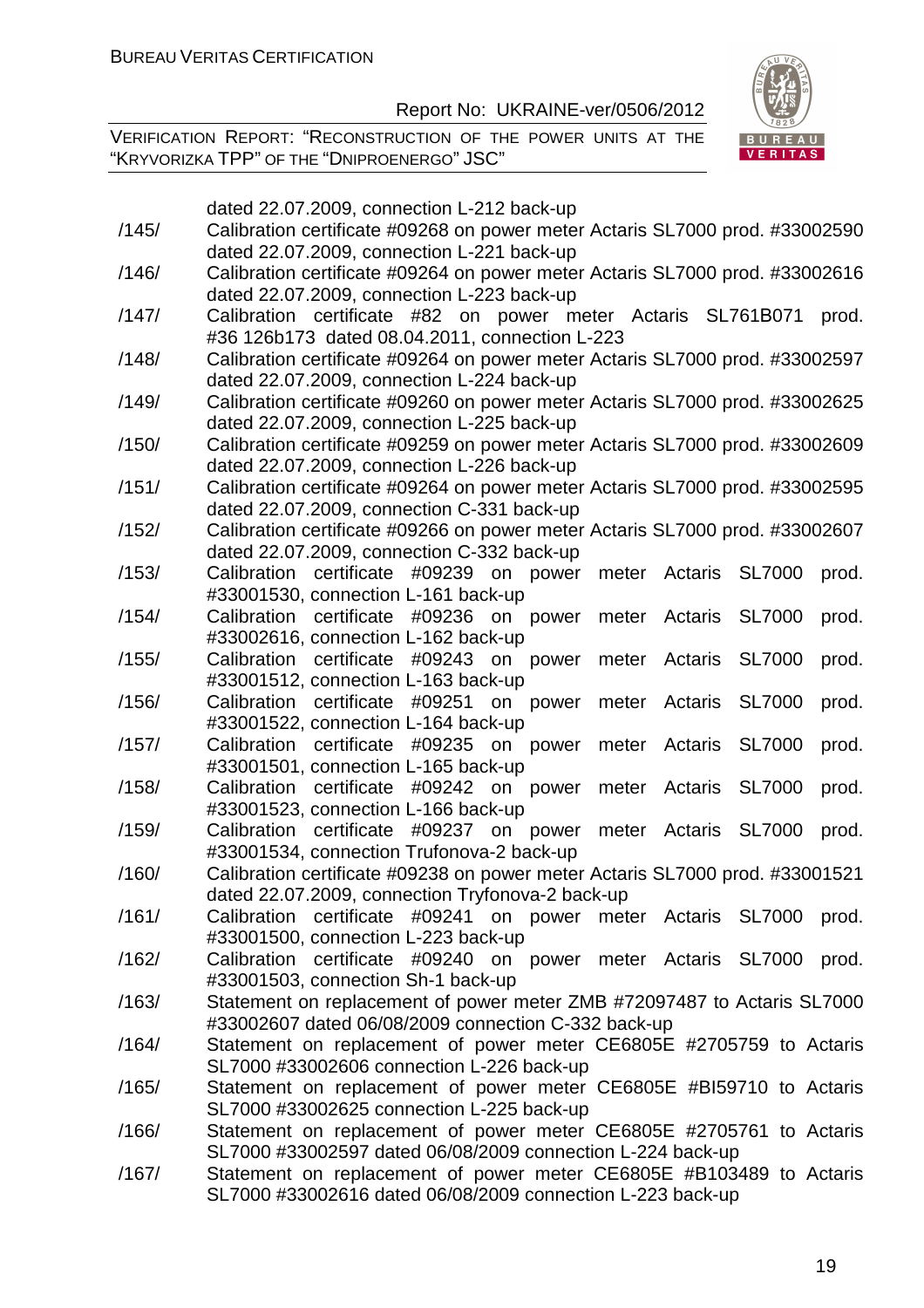

| /168/ | Statement on replacement of power meter Actaris SL7000 #36130068 to                                                                      |
|-------|------------------------------------------------------------------------------------------------------------------------------------------|
|       | Actaris SL7000 #36126173 dated 10/05/2011 connection L-223 back-up                                                                       |
| /169/ | Statement on replacement of power meter Actaris SL7000 #33002590 to<br>Actaris SL7000 #2705753 dated 06/08/2009 connection L-221 back-up |
| /170/ | Statement on replacement of power meter CE6805E #BI60592 to Actaris                                                                      |
|       | SL7000 #33002606 dated 06/08/2009 connection L-212 back-up                                                                               |
| /171/ | Statement on replacement of power meter CE6805E #B104242 to Actaris                                                                      |
|       | SL7000 #33002606 dated 06/08/2009 connection L-212 back-up                                                                               |
| /172/ | Statement on replacement of power meter ZMB #72097489 to Actaris SL7000                                                                  |
|       | #33002588 dated 06/08/2009 connection L-209 back-up                                                                                      |
| /173/ | Statement on replacement of power meter CE6805B #B104242 to Actaris                                                                      |
|       | SL7000 #33002627 connection L-210 duplicate                                                                                              |
| /174/ | Calibration certificate and passport on power meter Actaris SL761B071 prod.                                                              |
|       | #33001512                                                                                                                                |
| /175/ | Calibration certificate and passport on power meter Actaris SL761B071 prod.                                                              |
|       | #33001512                                                                                                                                |
| /176/ | Calibration certificate and passport on power meter Actaris SL761B071 prod.                                                              |
|       | #36128091 connection L-163 main                                                                                                          |
| /177/ | Calibration certificate and passport on power meter Actaris SL761B071 prod.                                                              |
|       | #33001540 connection L-162 main                                                                                                          |
| /178/ | Calibration certificate and passport on power meter Actaris SL761B071 prod.                                                              |
|       | #36128072 connection L-163                                                                                                               |
| /179/ | Calibration certificate and passport on power meter Actaris SL761B071 prod.                                                              |
|       | #33001530 connection L-161 main                                                                                                          |
| /180/ | Calibration certificate and passport on power meter Actaris SL761B071 prod.                                                              |
|       | #36128082                                                                                                                                |
| /181/ | Calibration certificate and passport on power meter Actaris SL761B071 prod.                                                              |
|       | #33002607 connection L-163                                                                                                               |
| /182/ | Calibration certificate and passport on power meter Actaris SL761B071 prod.                                                              |
|       | #36130076 connection C-332 main                                                                                                          |
| /183/ | Calibration certificate and passport on power meter Actaris SL761B071 prod.                                                              |
|       | #36118485 connection T-20 main                                                                                                           |
| /184/ | Calibration certificate and passport on power meter Actaris SL761A071 prod.                                                              |
|       | #33002625 connection L-225 main                                                                                                          |
| /185/ | Calibration certificate and passport on power meter Actaris SL761A071 prod.                                                              |
|       | #36130087 connection L-224 main                                                                                                          |
| /186/ | Calibration certificate and passport on power meter Actaris SL761A071 prod.                                                              |
|       | #33002597 connection L-224 main                                                                                                          |
| /187/ | Calibration certificate and passport on power meter Actaris SL761A071 prod.<br>#33002616 connection L-223 main                           |
| /188/ |                                                                                                                                          |
|       | Calibration certificate and passport on power meter Actaris SL761B071 prod.<br>#36126173 connection L-223 back-up                        |
|       |                                                                                                                                          |
| /189/ | Calibration certificate and passport on power meter Actaris SL761A071 prod.<br>#36118887 connection L-221 main                           |
| /190/ | Calibration certificate and passport on power meter Actaris SL761A071 prod.                                                              |
|       | #33002590 connection L-221 back-up                                                                                                       |
|       |                                                                                                                                          |
| /191/ | Calibration certificate and passport on power meter Actaris SL761A071 prod.                                                              |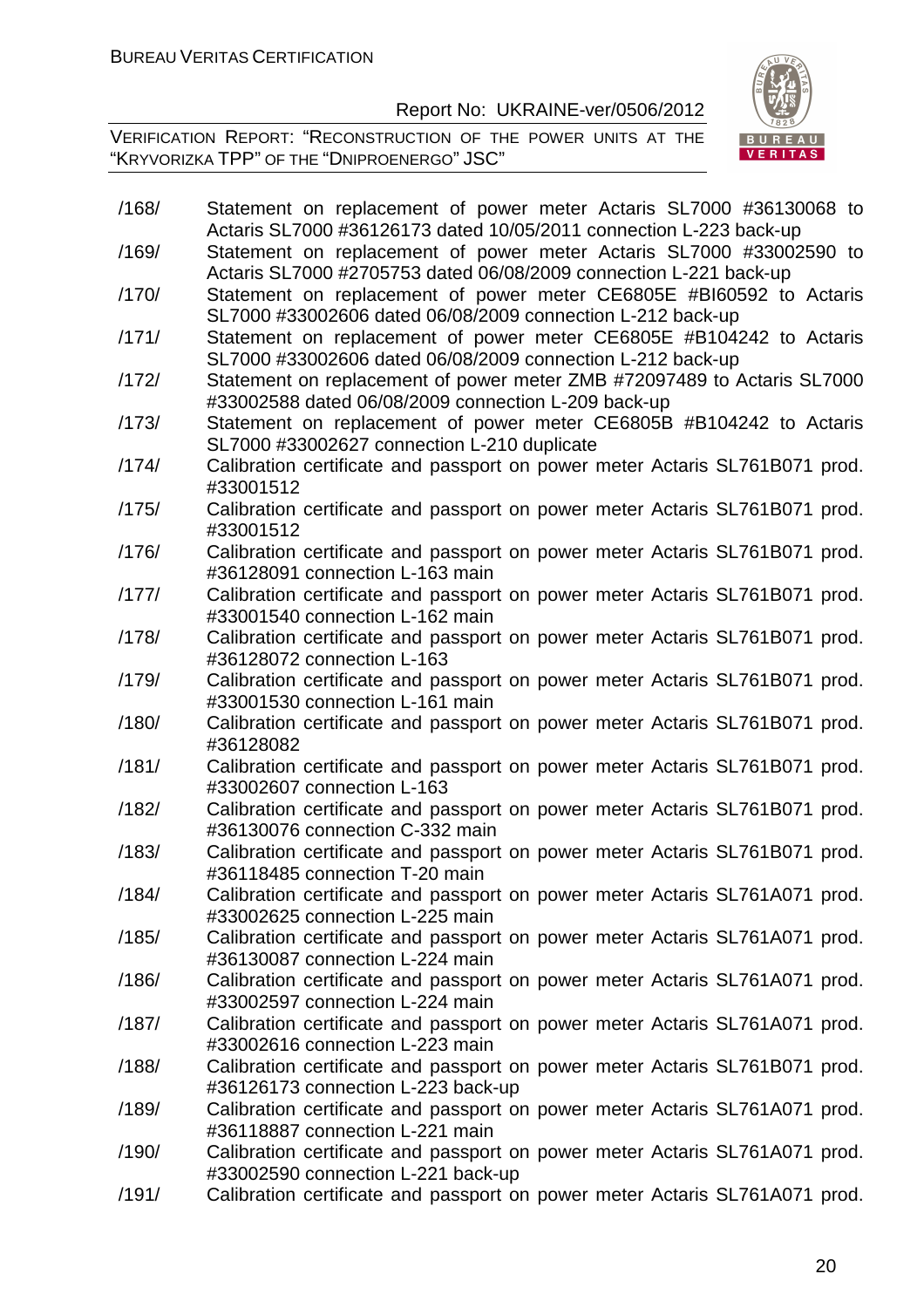VERIFICATION REPORT: "RECONSTRUCTION OF THE POWER UNITS AT THE "KRYVORIZKA TPP" OF THE "DNIPROENERGO" JSC"



#36120205 connection L-212 back-up

| /192/ | Calibration certificate and passport on power meter Actaris SL761C071 prod. |
|-------|-----------------------------------------------------------------------------|
|       | #36118492 connection TV-5                                                   |
| /193/ | Calibration certificate and passport on power meter Actaris SL761C071 prod. |
|       | #36118483 connection TV-4                                                   |
| /194/ | Calibration certificate and passport on power meter Actaris SL761C071 prod. |
|       | #36118493 connection TV-3                                                   |
| /195/ | Calibration certificate and passport on power meter Actaris SL761C071 prod. |
|       | #36118466 connection TV-2                                                   |
| /196/ | Calibration certificate and passport on power meter Actaris SL761C071 prod. |
|       | #36118474 connection TV-1                                                   |
| /197/ | Calibration certificate and passport on power meter Actaris SL761C071 prod. |
|       | #36118502 connection 2GV                                                    |
| /198/ | Calibration certificate and passport on power meter Actaris SL761C071 prod. |
|       | #36118504 connection 1GV                                                    |
| /199/ | Calibration certificate and passport on power meter Actaris SL761C071 prod. |
|       | #36126040 connection 105T                                                   |
| /200/ | Calibration certificate and passport on power meter Actaris SL761C071 prod. |
|       | #36126009 connection MSV-5                                                  |
| /201/ | Calibration certificate and passport on power meter Actaris SL761C071 prod. |
|       | #36126020 connection MSV-6                                                  |
| /202/ | Calibration certificate and passport on power meter Actaris SL761C071 prod. |
|       | #36126019 connection MSV-7                                                  |
| /203/ | Calibration certificate and passport on power meter Actaris SL761C071 prod. |
|       | #33001597 connection Electrohydromechanisatsia BM-6                         |
| /204/ | Calibration certificate and passport on power meter Actaris SL761C071 prod. |
|       | #36126010 connection T-29                                                   |
| /205/ | Calibration certificate and passport on power meter Actaris SL761C071 prod. |
|       | #36126970 connection T-28                                                   |
| /206/ | Calibration certificate and passport on power meter Actaris SL761C071 prod. |
|       | #36126000 connection T-27                                                   |
| /207/ | Calibration certificate and passport on power meter Actaris SL761C071 prod. |
|       | #36126029 connection T-26                                                   |
| /208/ | Calibration certificate and passport on power meter Actaris SL761C071 prod. |
|       | #36125980 connection T-25                                                   |
| /209/ | Calibration certificate and passport on power meter Actaris SL761C071 prod. |
|       | #36126050 connection T-24                                                   |
| /210/ | Calibration certificate and passport on power meter Actaris SL761C071 prod. |
|       | #36125979 connection T-23                                                   |
| /211/ | Calibration certificate and passport on power meter Actaris SL761C071 prod. |
|       | #36125990 connection T-22                                                   |
| /212/ | Calibration certificate and passport on power meter Actaris SL761C071 prod. |
|       | #36125999 connection T-21                                                   |
| /213/ | Calibration certificate and passport on power meter Actaris SL761A071 prod. |
|       | #33003490 connection TG-10 back-up                                          |
| /214/ | Calibration certificate and passport on power meter Actaris SL761A071 prod. |
|       | #36130056 connection TG-10 main                                             |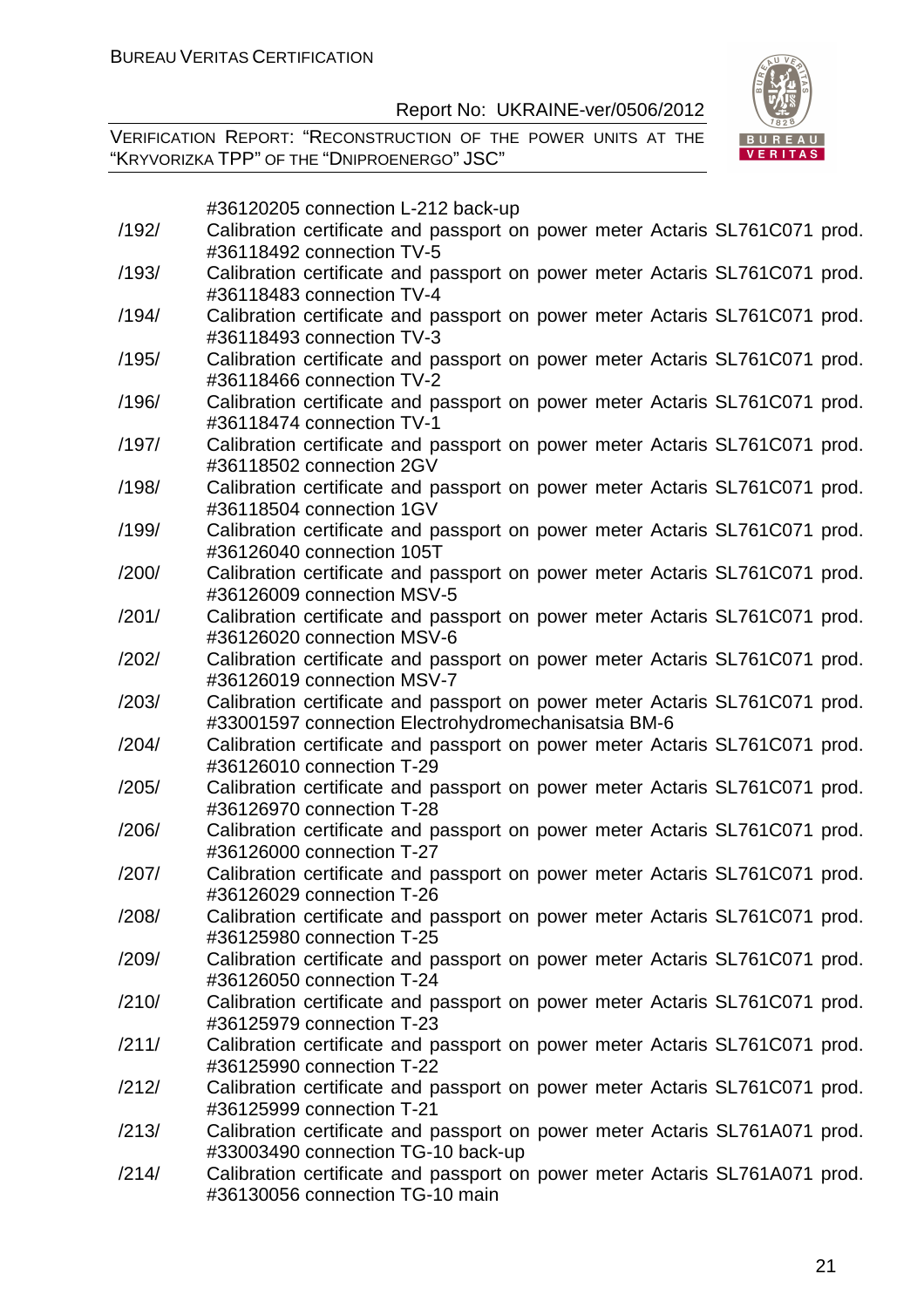

| /215/ | Calibration certificate and passport on power meter Actaris SL761A071 prod.                                     |
|-------|-----------------------------------------------------------------------------------------------------------------|
|       | #36132308 connection TG-8 back-up                                                                               |
| /216/ | Calibration certificate and passport on power meter Actaris SL761A071 prod.<br>#36132286 connection TG-8 main   |
| /217/ | Calibration certificate and passport on power meter Actaris SL761A071 prod.                                     |
|       | #36130069 connection L-225 back-up                                                                              |
| /218/ | Calibration certificate and passport on power meter Actaris SL761C071 prod.                                     |
|       | #36118515 connection 2TVR main                                                                                  |
| /219/ | Calibration certificate and passport on power meter Actaris SL761C071 prod.                                     |
|       | #33002588 connection L-209 back-up                                                                              |
| /220/ | Calibration certificate and passport on power meter Actaris SL761A071 prod.                                     |
|       | #36130070 connection L-209 main                                                                                 |
| /221/ | Calibration certificate and passport on power meter Actaris SL761A071 prod.                                     |
|       | #36130070 connection L-210 back-up                                                                              |
| /222/ | Calibration certificate and passport on power meter Actaris SL761A071 prod.                                     |
|       | #33002627 connection L-210 main                                                                                 |
| /223/ | Calibration certificate and passport on power meter Actaris SL761A071 prod.<br>#33002606 connection L-212 main  |
| /224/ |                                                                                                                 |
|       | Calibration certificate and passport on power meter Actaris SL761C071 prod.<br>#36118505 connection T-30        |
| /225/ | Calibration certificate and passport on power meter Actaris SL761C071 prod.                                     |
|       | #36118472 connection T-40a                                                                                      |
| /226/ | Calibration certificate and passport on power meter Actaris SL761C071 prod.                                     |
|       | #36118473 connection T-40b                                                                                      |
| /227/ | Calibration certificate and passport on power meter Actaris SL761C071 prod.                                     |
|       | #36118484 connection 3GVR                                                                                       |
| /228/ | Statement on replacement of power meter ZMB405CT #72385616S2 to Actaris                                         |
|       | SL761B071 #33001501 dated 28/07/2009                                                                            |
| /229/ | Statement on replacement of power meter ZMB405CT #72385610S2 to Actaris                                         |
|       | SL761B071 #33001522 dated 28/07/2009                                                                            |
| /230/ | Statement on replacement of power meter ZMB405CT #72385614S2 to Actaris<br>SL761B071 #33001523 dated 27/07/2009 |
| /231/ | Statement on replacement of power meter ZMB405CT #72385611S2 to Actaris                                         |
|       | SL761B071 #33001534 dated 28/07/2009                                                                            |
| /232/ | Statement on replacement of power meter ZMB405CT #72385606S2 to Actaris                                         |
|       | SL761B071 #36128043 dated 28/07/2009                                                                            |
| /233/ | Statement on replacement of power meter ZMB405CT #72385608S2 to Actaris                                         |
|       | SL761B071 #36128062 dated 27/07/2009                                                                            |
| /234/ | Statement on replacement of power meter ZMB405CT #72385609S2 to Actaris                                         |
|       | SL761B071 #36128071 dated 09/01/2008                                                                            |
| /235/ | Statement on replacement of power meter ZMB405CT #71780141 to Actaris                                           |
|       | SL761B071 #33002595 dated 06/08/2008                                                                            |
| /236/ | Statement on replacement of power meter ZMB405CT #72385616S2 to Actaris                                         |
|       | SL761B071 #36128052 dated 09/01/2008                                                                            |
| /237/ | Statement on replacement of power meter CE6805B # BN63382 to Actaris                                            |
|       | SL761B071 #33001530 dated 27/07/2009                                                                            |
| /238/ | Statement on replacement of power meter CE6805B # BN72093 to Actaris                                            |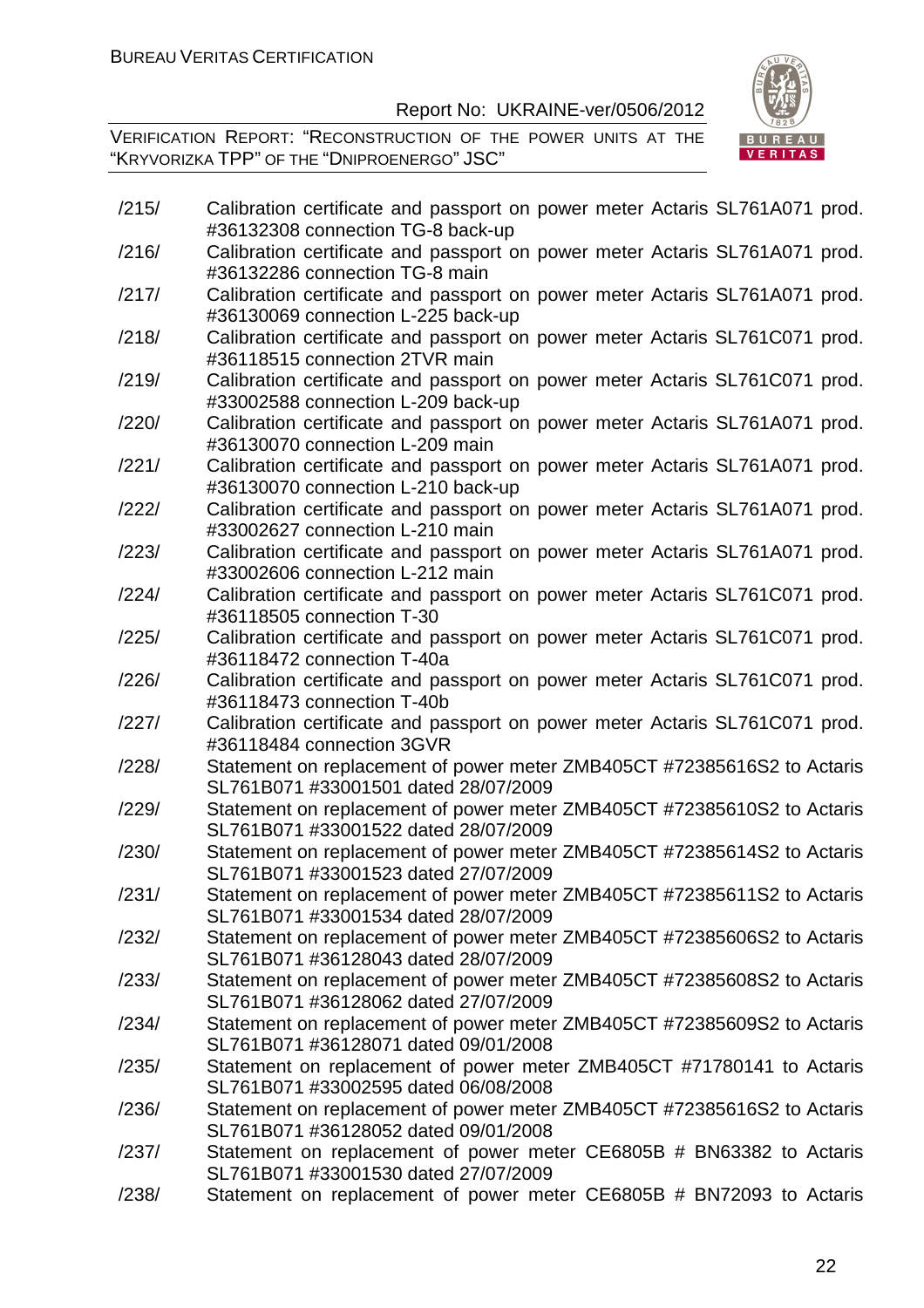VERIFICATION REPORT: "RECONSTRUCTION OF THE POWER UNITS AT THE "KRYVORIZKA TPP" OF THE "DNIPROENERGO" JSC"



SL761B071 #33001540 dated 27/07/2009

| /239/ | Statement on replacement of power meter ZMB405CT #72385609S2 to Actaris<br>SL761B071 #36128091 dated 28/07/2009 |
|-------|-----------------------------------------------------------------------------------------------------------------|
| /240/ | Statement on replacement of power meter ZMB405CT #72385608S2 to Actaris<br>SL761B071 #33001521 dated 03/01/2008 |
|       |                                                                                                                 |
| /241/ | Calibration certificate and passport on power meter Actaris SL761A071 prod.<br>#36130066 connection C-331 main  |
| /242/ | Calibration certificate and passport on power meter Actaris SL761A071 prod.                                     |
|       | #33002609 connection L-226 back-up                                                                              |
| /243/ | Calibration certificate and passport on power meter Actaris SL761A071 prod.                                     |
|       | #36128062 connection Sh-1 main                                                                                  |
| /244/ | Calibration certificate and passport on power meter Actaris SL761B071 prod.<br>#33001500                        |
| /245/ | Calibration certificate and passport on power meter Actaris SL761B071 prod.                                     |
|       | #36128092                                                                                                       |
| /246/ | Calibration certificate and passport on power meter Actaris SL761B071 prod.                                     |
|       | #36128043 connection Tryfonova-2 main                                                                           |
| /247/ | Calibration certificate and passport on power meter Actaris SL761B071 prod.                                     |
|       | #36128071 connection Tryfonova-1 main                                                                           |
| /248/ | Calibration certificate and passport on power meter Actaris SL761B071 prod.                                     |
|       | #33001525 connection L-166 back-up                                                                              |
| /249/ | Calibration certificate and passport on power meter Actaris SL761B071 prod.                                     |
|       | #36128081 connection L-166 main                                                                                 |
| /250/ | Calibration certificate and passport on power meter Actaris SL761B071 prod.                                     |
|       | #33001501 connection L-165 back-up                                                                              |
| /251/ | Calibration certificate and passport on power meter Actaris SL761B071 prod.                                     |
|       | #36128052 connection L-165 main                                                                                 |
| /252/ | Calibration certificate and passport on power meter Actaris SL761B071 prod.                                     |
|       | #33001522 connection L-164 back-up                                                                              |
| /253/ | Calibration certificate and passport on power meter Actaris SL761B071 prod.                                     |
|       | #33001534 connection Tryfonova-1 back-up                                                                        |
| /254/ | Calibration certificate and passport on power meter Actaris SL761B071 prod.                                     |
|       | #33001521 connection Tryfonova-2 back-up                                                                        |
| /255/ | Calibration certificate and passport on power meter Actaris SL761B071 prod.                                     |
|       | #33001503 connection Sh-1 back-up                                                                               |
| /256/ | Calibration certificate and passport on power meter Actaris SL761B071 prod.                                     |
|       | #36132320 connection TG-5 main                                                                                  |
| /257/ | Calibration certificate and passport on power meter Actaris SL761B071 prod.                                     |
|       | #36132288 connection TG-1 main                                                                                  |
| /258/ | Calibration certificate and passport on power meter Actaris SL761B071 prod.                                     |
|       | #36132301 connection TG-2 main                                                                                  |
| /259/ | Calibration certificate and passport on power meter Actaris SL761B071 prod.                                     |
|       | #36130052 connection TG-2 main                                                                                  |
| /260/ | Calibration certificate and passport on power meter Actaris SL761A071 prod.                                     |
|       | #36130060                                                                                                       |
| /261/ | Calibration certificate and passport on power meter Actaris SL761C071 prod.                                     |
|       | #33003473 connection TG-9 main                                                                                  |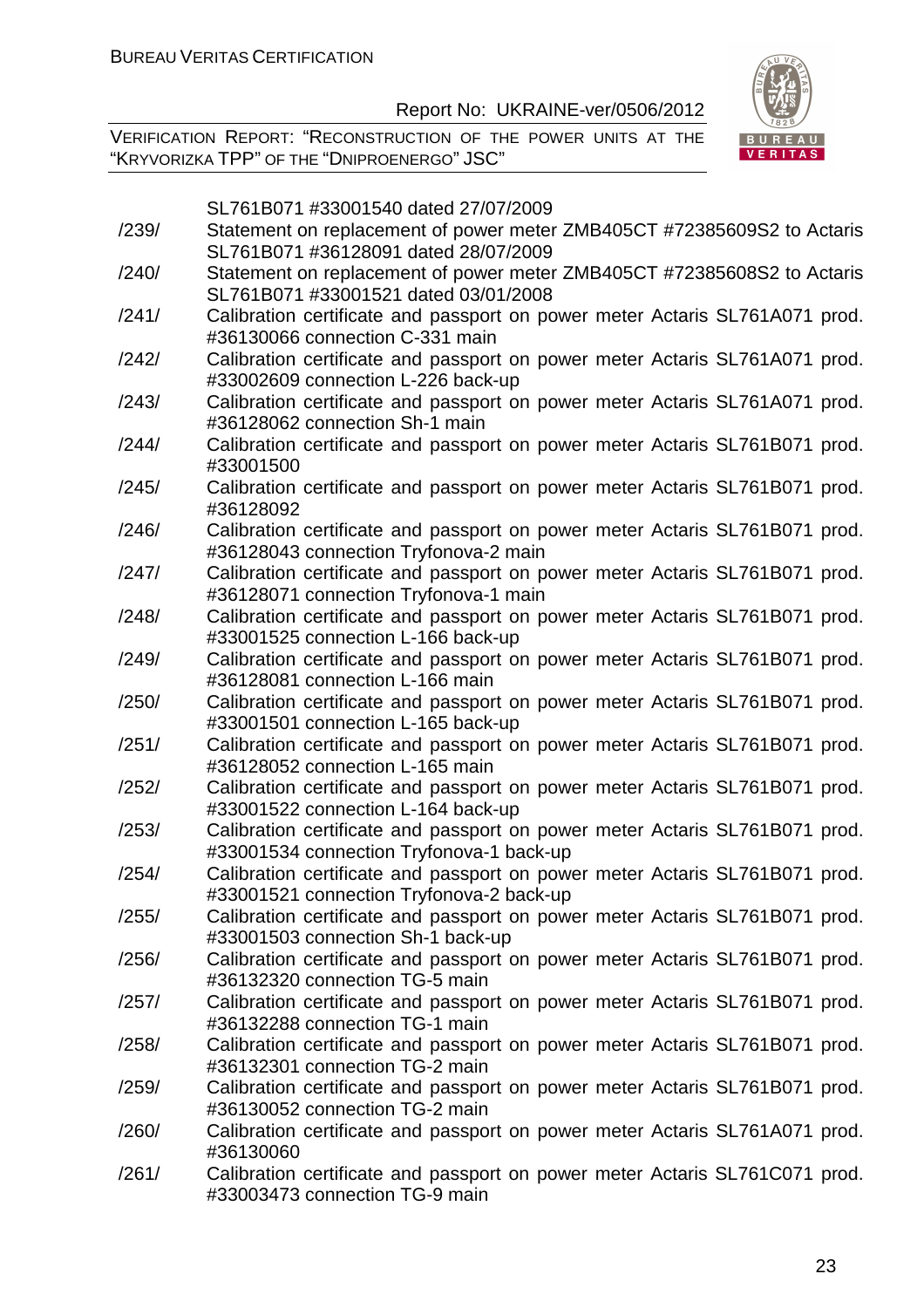VERIFICATION REPORT: "RECONSTRUCTION OF THE POWER UNITS AT THE "KRYVORIZKA TPP" OF THE "DNIPROENERGO" JSC"



| /262/ | Calibration certificate and passport on power meter Actaris SL761A071 prod.<br>#36118895 connection L-220 main    |
|-------|-------------------------------------------------------------------------------------------------------------------|
| /263/ | Calibration certificate and passport on power meter Actaris SL761A071 prod.<br>#33003472 connection TG-4 main     |
| /264/ | Calibration certificate and passport on power meter Actaris SL761A071 prod.<br>#33003491 connection TG-1 main     |
| /265/ | Calibration certificate and passport on power meter Actaris SL761A071 prod.<br>#36132298 connection TG-6 back-up  |
| /266/ | Calibration certificate and passport on power meter Actaris SL761A071 prod.<br>#36132319 connection TG-6 main     |
| /267/ | Calibration certificate and passport on power meter Actaris SL761A071 prod.<br>#36132309 connection TG-5 back-up  |
| /268/ | Calibration certificate and passport on power meter Actaris SL761A071 prod.<br>#36132290 connection TG-5 main     |
| /269/ | Calibration certificate and passport on power meter Actaris SL761A071 prod.<br>#36130047 connection TG-4 back-up  |
| /270/ | Calibration certificate and passport on power meter Actaris SL761A071 prod.<br>#36130057 connection TG-4 main     |
| /271/ | Calibration certificate and passport on power meter Actaris SL761A071 prod.<br>#33003482 connection TG-4 back-up  |
| /272/ | Calibration certificate and passport on power meter Actaris SL761C071 prod.<br>#33003492 connection TG-9 main     |
| /273/ | Calibration certificate and passport on power meter Actaris SL761A071 prod.<br>#33002595 connection C-331 back-up |
| /274/ | Calibration certificate and passport on power meter Actaris SL761C071 prod.<br>#36118475 connection TV-10         |
| /275/ | Calibration certificate and passport on power meter Actaris SL761C071 prod.<br>#36118465 connection TV-6          |
| /276/ | Calibration certificate and passport on power meter Actaris SL761A071 prod.<br>#36118535 connection 4GV           |
| /277/ | Calibration certificate and passport on power meter Actaris SL761C071 prod.<br>#36118495 connection TV-7          |
| /278/ | Calibration certificate and passport on power meter Actaris SL761C071 prod.<br>#36118471 connection TV-8          |
| /279/ | Calibration certificate and passport on power meter Actaris SL761C071 prod.<br>#36118494 connection TV-9          |
| /280/ | Calibration certificate and passport on power meter Actaris SL761B071 prod.<br>#36128061 connection L-164         |
| /281/ | Calibration certificate and passport on power meter Actaris SL761C071 prod.<br>#36118505 connection T-30          |
| /282/ | Calibration certificate and passport on power meter Actaris SL761C071 prod.<br>#36118472 connection T-40a         |
| /283/ | Calibration certificate and passport on power meter Actaris SL761C071 prod.                                       |
| /284/ | #36118473 connection T-40b<br>Calibration certificate and passport on power meter Actaris SL761A071 prod.         |
| /285/ | #36130070 connection L-209 main<br>Calibration certificate and passport on power meter Actaris SL761C071 prod.    |

24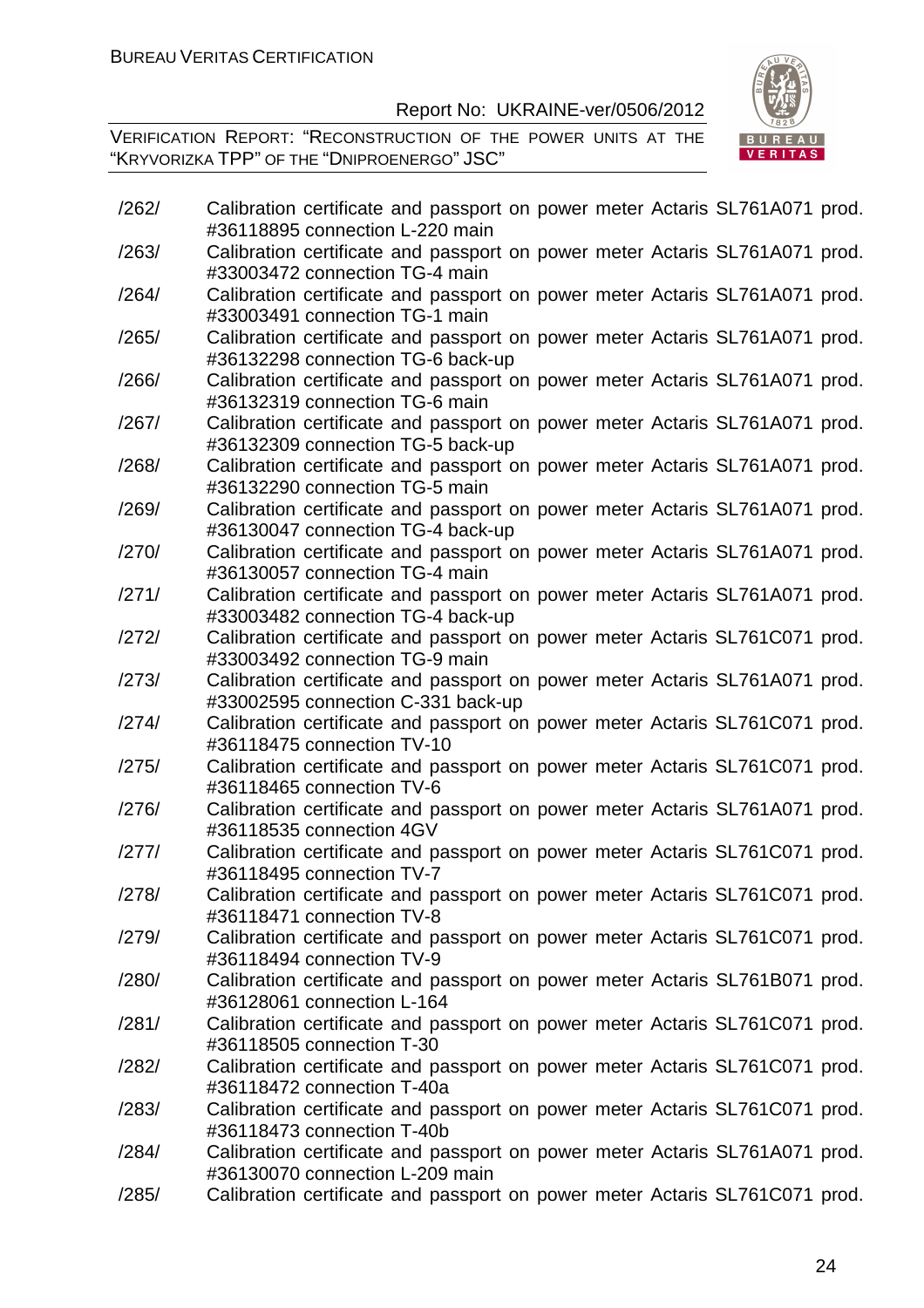VERIFICATION REPORT: "RECONSTRUCTION OF THE POWER UNITS AT THE "KRYVORIZKA TPP" OF THE "DNIPROENERGO" JSC"



#33002588 connection L-209 back-up

- /286/ Calibration certificate and passport on power meter Actaris SL761A071 prod. #33002627 connection L-210 main
- /287/ Calibration certificate and passport on power meter Actaris SL761A071 prod. #36130078 connection L-210 back-up
- /288/ Calibration certificate and passport on power meter Actaris SL761C071 prod. #33002606 connection L-212 main

#### **Persons interviewed:**

List persons interviewed during the verification or persons that contributed with other information that are not included in the documents listed above.

- /1/ Volodymyr Evhrafov Head Engineer, Deputy Director
- /2/ Andrii Kyrylenko Deputy Head Engineer on Exploitation and Environmental
- /3/ Oleksandr Tatarchuk Head of Environmental Department
- /4/ Leonid Aharkov Head of Electric Department
- /5/ Halyna Reznichenko Head of Chemical Department
- /6/ Serhiy Vasylenko Head of Planning Producing Department
- /7/ Oleksandr Beldiy Head of Fuel Supply Department
- /8/ Mykolai Semeniuk Head of Technical Automatization and Measuring **Department**
- /9/ Andriy Kolobaev Head of Fuel Support Department
- /10/ Iryna Vorontsova head master of electric department
- /11/ Maksym Rogovoi representative of "Elta-Eco" LLC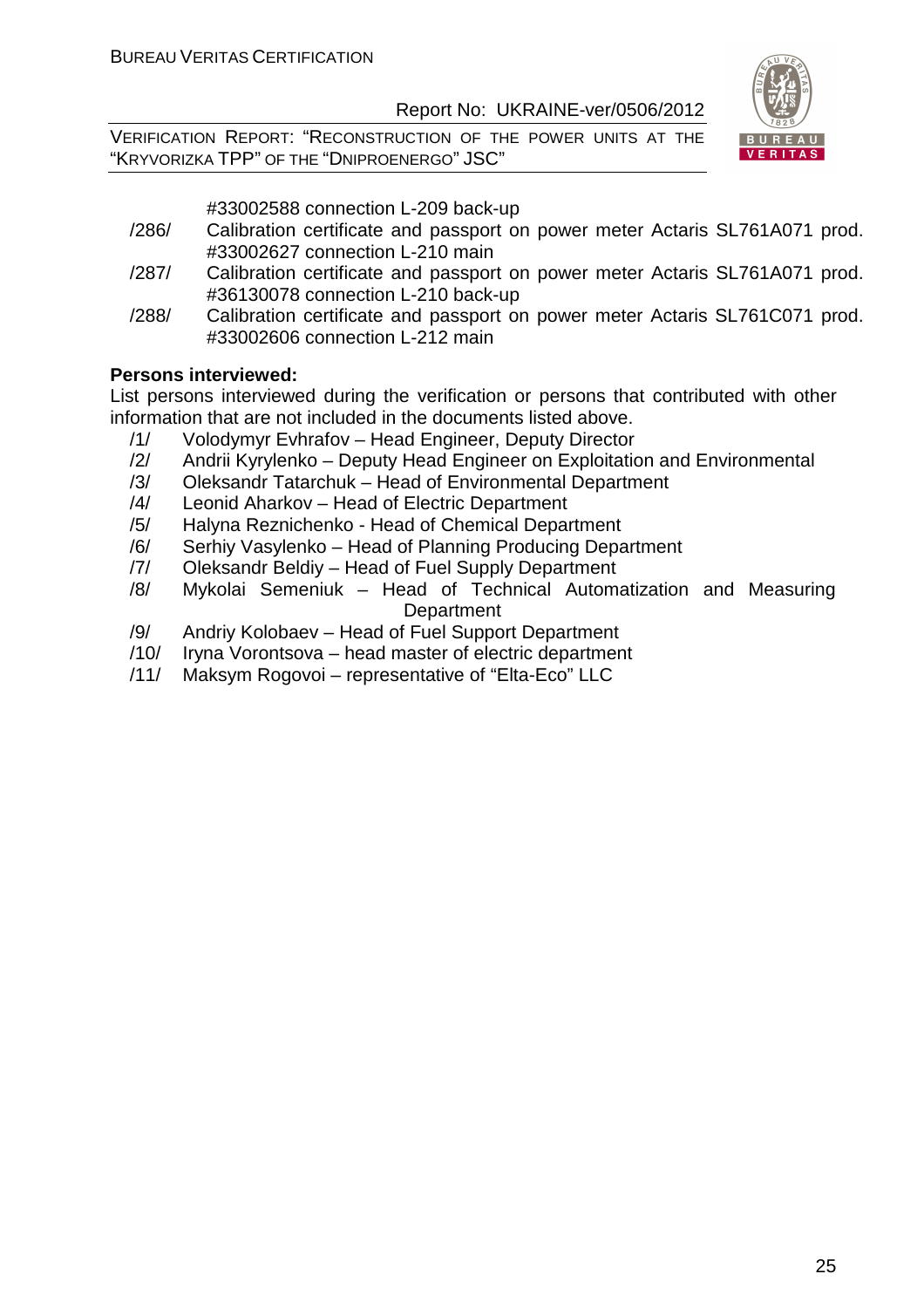VERIFICATION REPORT: "RECONSTRUCTION OF THE POWER UNITS AT THE "KRYVORIZKA TPP" OF THE "DNIPROENERGO" JSC" APPENDIX A: VERIFICATION PROTOCOL



| <b>DVM</b><br><b>Paragrap</b><br>h | <b>Check Item</b>                                                                                                                                                                                                                                                                    | <b>Initial finding</b>                                                                                                                                                   | <b>Draft</b><br><b>Conclusion</b> | <b>Final</b><br><b>Conclusion</b> |
|------------------------------------|--------------------------------------------------------------------------------------------------------------------------------------------------------------------------------------------------------------------------------------------------------------------------------------|--------------------------------------------------------------------------------------------------------------------------------------------------------------------------|-----------------------------------|-----------------------------------|
|                                    | <b>Project approvals by Parties involved</b>                                                                                                                                                                                                                                         |                                                                                                                                                                          |                                   |                                   |
| 90                                 | Has the DFPs of at least one Party<br>involved, other than the host Party, issued<br>a written project approval when submitting<br>the first verification report to the secretariat<br>for publication in accordance<br>with<br>paragraph 38 of the JI guidelines, at the<br>latest? | CAR01<br>Please add in the section A.2 information on written<br>project approvals issued by Parties involved for this<br>project                                        | CAR01                             | Pending                           |
| 91                                 | Are all the written project approvals by                                                                                                                                                                                                                                             | See section 90 of this protocol                                                                                                                                          |                                   |                                   |
|                                    | Parties involved unconditional?                                                                                                                                                                                                                                                      |                                                                                                                                                                          |                                   |                                   |
|                                    | <b>Project implementation</b>                                                                                                                                                                                                                                                        |                                                                                                                                                                          |                                   |                                   |
| 92                                 | Has the project been implemented in<br>accordance with the PDD regarding which<br>the determination has been deemed final                                                                                                                                                            | <b>CAR02</b><br>Please explain difference between lists of project<br>implemented measures in the determined PDD and in                                                  | CAR02                             | OK                                |
|                                    | and is so listed on the UNFCCC JI<br>website?                                                                                                                                                                                                                                        | the Monitoring Report<br><b>CAR03</b><br>Monitoring Report indicates but doesn't list measures<br>implemented in 2009 year. Please correct this<br>misamendment<br>CAR04 | CAR03<br>CAR04                    | OK<br>OK                          |
|                                    |                                                                                                                                                                                                                                                                                      | Please explain difference between ERUs indicated in<br>the PDD and achieved in 2011 year                                                                                 |                                   |                                   |
| 93                                 | What is the status of operation of the<br>project during the monitoring period?                                                                                                                                                                                                      | The Project is in operation during the monitoring period<br>CL <sub>01</sub><br>Please clarify in the monitoring report next follows, if                                 | CL <sub>01</sub>                  | OK                                |

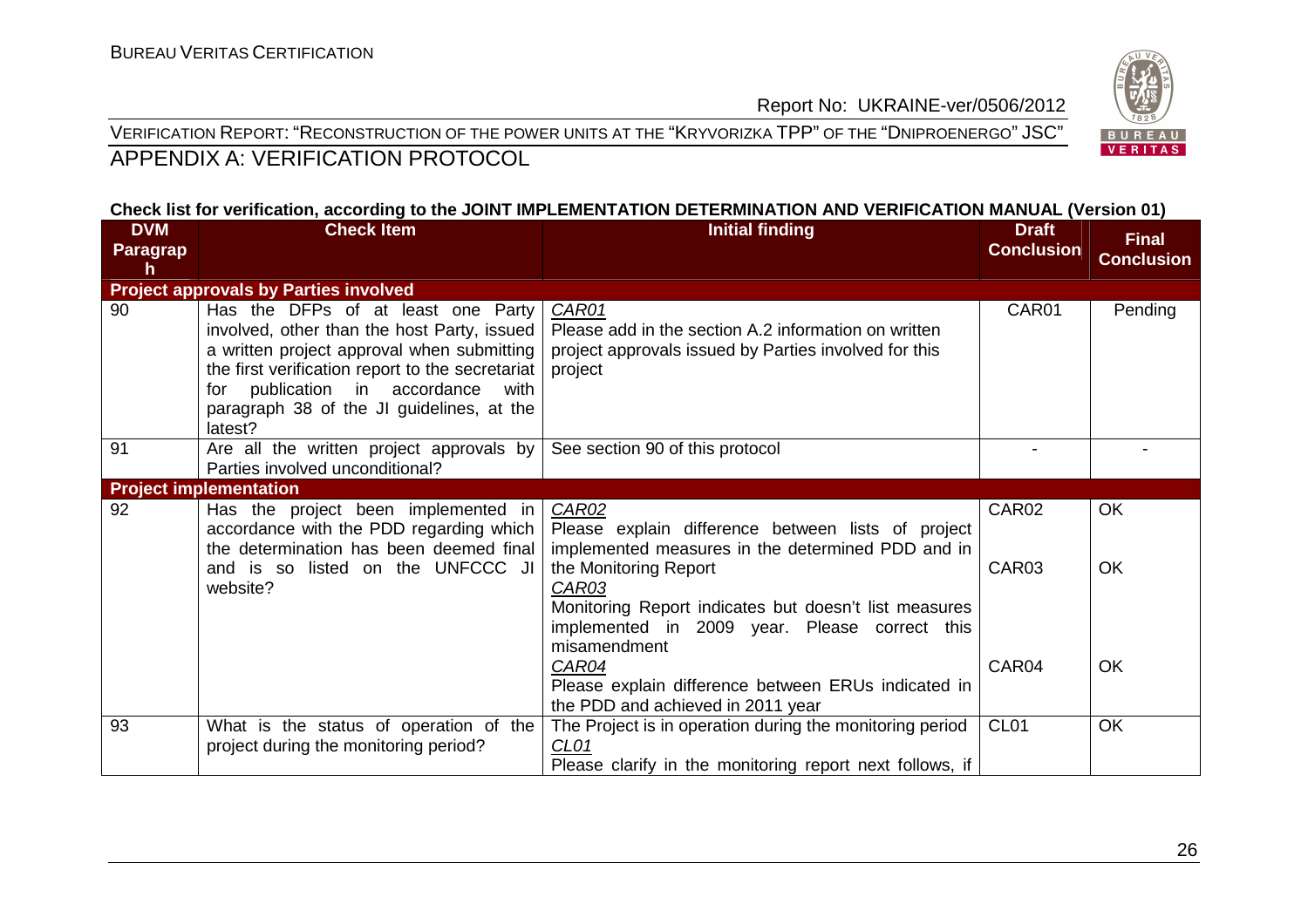

| <b>DVM</b><br><b>Paragrap</b> | <b>Check Item</b>                                                                                                                                                                                                                                                                                                                                                    | <b>Initial finding</b>                                                                                                                                                                                                                                                                                                                                                                                                      | <b>Draft</b><br><b>Conclusion</b> | <b>Final</b><br><b>Conclusion</b> |
|-------------------------------|----------------------------------------------------------------------------------------------------------------------------------------------------------------------------------------------------------------------------------------------------------------------------------------------------------------------------------------------------------------------|-----------------------------------------------------------------------------------------------------------------------------------------------------------------------------------------------------------------------------------------------------------------------------------------------------------------------------------------------------------------------------------------------------------------------------|-----------------------------------|-----------------------------------|
| $\mathsf{h}$                  |                                                                                                                                                                                                                                                                                                                                                                      | they have took place during the monitoring period<br>Stops of power units influencing emissions and<br>level of project activities, associated with<br>repairs, technical disasters, etc.<br>Please clarify if any additional equipment relate<br>to the project activity was installed during the<br>monitoring period<br>Please indicate if remarking of blocks power<br>capacity took place during the monitoring period |                                   |                                   |
|                               | <b>Compliance with monitoring plan</b>                                                                                                                                                                                                                                                                                                                               |                                                                                                                                                                                                                                                                                                                                                                                                                             |                                   |                                   |
| 94                            | Did the monitoring occur in accordance<br>with the monitoring plan included in the<br>PDD regarding which the determination<br>has been deemed final and is so listed on<br>the UNFCCC JI website?                                                                                                                                                                   | The monitoring was provided in accordance with the  <br>monitoring plan included in the<br>PDD<br>which<br>determination has been deemed final                                                                                                                                                                                                                                                                              | <b>OK</b>                         | <b>OK</b>                         |
| 95(a)                         | For calculating the emission reductions or<br>enhancements of net removals, were key<br>factors, e.g. those listed in 23 (b) (i)-(vii)<br>above, influencing the baseline emissions<br>or net removals and the activity level of the<br>project and the emissions or removals as<br>well as risks associated with the project<br>taken into account, as appropriate? | Project developer taking into account key factors listed<br>in the section 23(b) (i)-(vii) of Determination protocol,<br>such as economic circumstances in Ukraine energy<br>branch, availability of work power and technologies,<br>influencing the baseline emissions and activity level of<br>the project, as risks associated with the projects in<br>appropriate way.                                                  | <b>OK</b>                         | OK                                |
| 95(b)                         | Are data sources used for calculating<br>emission reductions or enhancements of<br>net removals clearly identified, reliable and<br>transparent?                                                                                                                                                                                                                     | The data sources uses for calculating emission<br>reductions, such as TPP work forecasts, state<br>statistical forms, etc, are clearly identified, reliable and<br>transparent                                                                                                                                                                                                                                              | OK                                | <b>OK</b>                         |
| 95(c)                         | Are emission factors, including default<br>emission factors, if used for calculating the                                                                                                                                                                                                                                                                             | CL <sub>02</sub><br>National GHG inventory report for 1990-2010 was used                                                                                                                                                                                                                                                                                                                                                    | <b>CL02</b>                       | OK                                |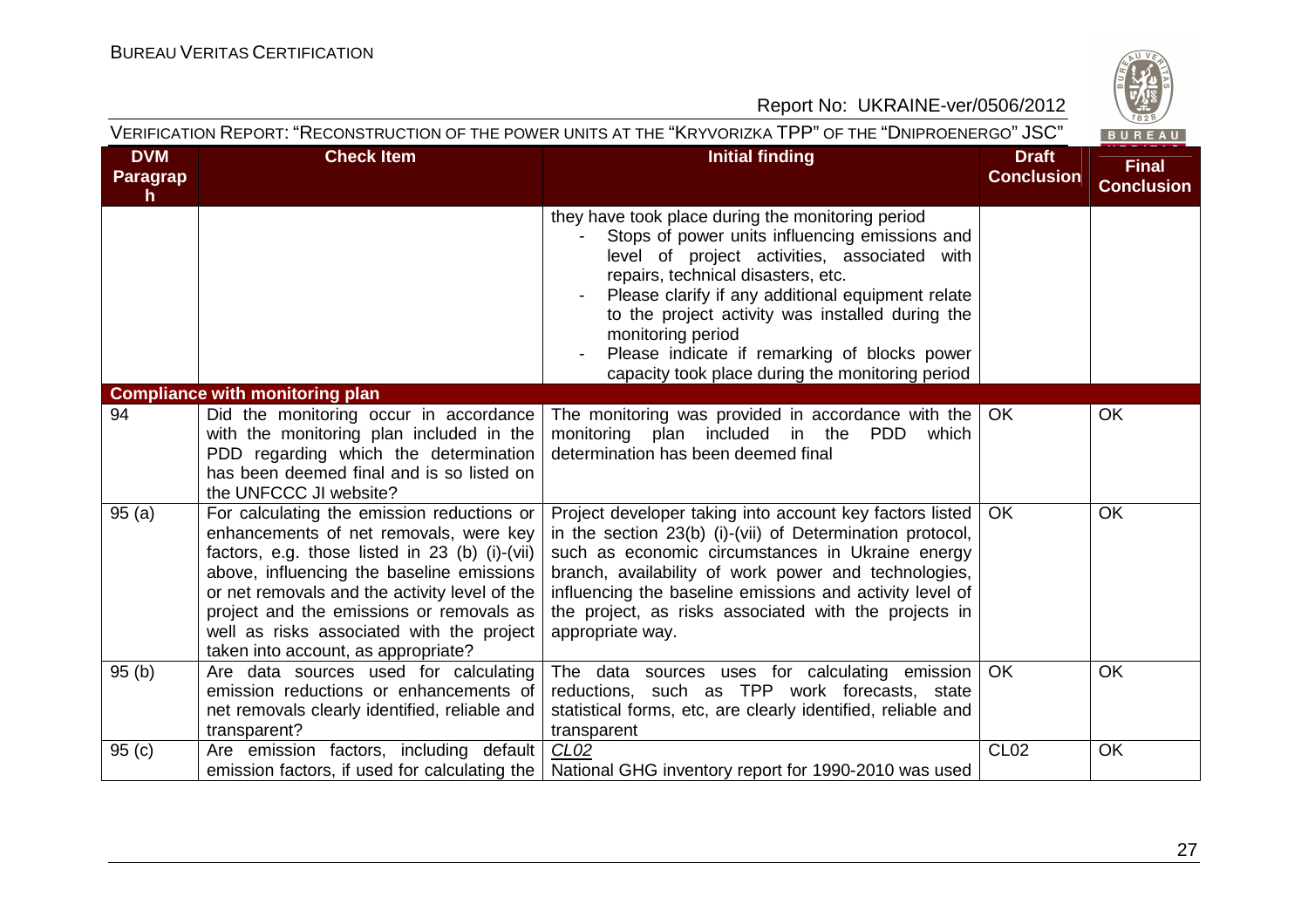

| <b>DVM</b>           | <b>Check Item</b>                                                                   | <b>Initial finding</b>                                           | <b>Draft</b>      | <b>Final</b>      |
|----------------------|-------------------------------------------------------------------------------------|------------------------------------------------------------------|-------------------|-------------------|
| <b>Paragrap</b><br>h |                                                                                     |                                                                  | <b>Conclusion</b> | <b>Conclusion</b> |
|                      | emission reductions or enhancements of                                              | for emission reduction calculations. This version of             |                   |                   |
|                      | net removals, selected by carefully                                                 | national GHG inventory report was not finally approved           |                   |                   |
|                      | balancing accuracy and reasonableness,                                              | by JISC. Please correct or explain.                              |                   |                   |
|                      | and appropriately justified of the choice?                                          |                                                                  |                   |                   |
| 95(d)                | Is the calculation of emission reductions or                                        | CAR05                                                            | CAR05             | OK                |
|                      | enhancements of net removals based on                                               | Please check calculation's rounding in the Excel file.           | CL <sub>03</sub>  | OK                |
|                      | conservative assumptions and the most                                               | CL <sub>03</sub>                                                 |                   |                   |
|                      | plausible scenarios in a transparent<br>manner?                                     | Please explain monthly negative values of emission<br>reductions |                   |                   |
|                      | Applicable to JI SSC projects only_Not applicable                                   |                                                                  |                   |                   |
|                      | Applicable to bundled JI SSC projects only_Not applicable                           |                                                                  |                   |                   |
|                      | <b>Revision of monitoring plan</b>                                                  |                                                                  |                   |                   |
|                      | Applicable only if monitoring plan is revised by project participant                |                                                                  |                   |                   |
| 99(a)                | Did the project participants provide an $\vert$                                     | Revision of monitoring plan couldn't be required during          | OK                | <b>OK</b>         |
|                      | appropriate justification for the proposed                                          | the verification process                                         |                   |                   |
|                      | revision?                                                                           |                                                                  |                   |                   |
| 99(b)                | Does the proposed revision improve the                                              | Not applicable                                                   | <b>Not</b>        | <b>Not</b>        |
|                      | accuracy and/or applicability of information                                        |                                                                  | applicable        | applicable        |
|                      | to the<br>original<br>collected<br>compared                                         |                                                                  |                   |                   |
|                      | monitoring<br>plan<br>without<br>changing<br>conformity with the relevant rules and |                                                                  |                   |                   |
|                      | regulations for the establishment of                                                |                                                                  |                   |                   |
|                      | monitoring plans?                                                                   |                                                                  |                   |                   |
| Data management      |                                                                                     |                                                                  |                   |                   |
| 101(a)               | Is the implementation of data collection                                            | The implementation of data collection procedures is in           | <b>OK</b>         | <b>OK</b>         |
|                      | with the<br>procedures<br>in<br>accordance                                          | accordance with the monitoring plan, included in the             |                   |                   |
|                      | monitoring plan, including the quality                                              | PDD which determination has been deemed final                    |                   |                   |
|                      | control and quality assurance procedures?                                           |                                                                  |                   |                   |
| 101(b)               | Is the function of the monitoring equipment,                                        | CAR06                                                            | CAR06             | OK                |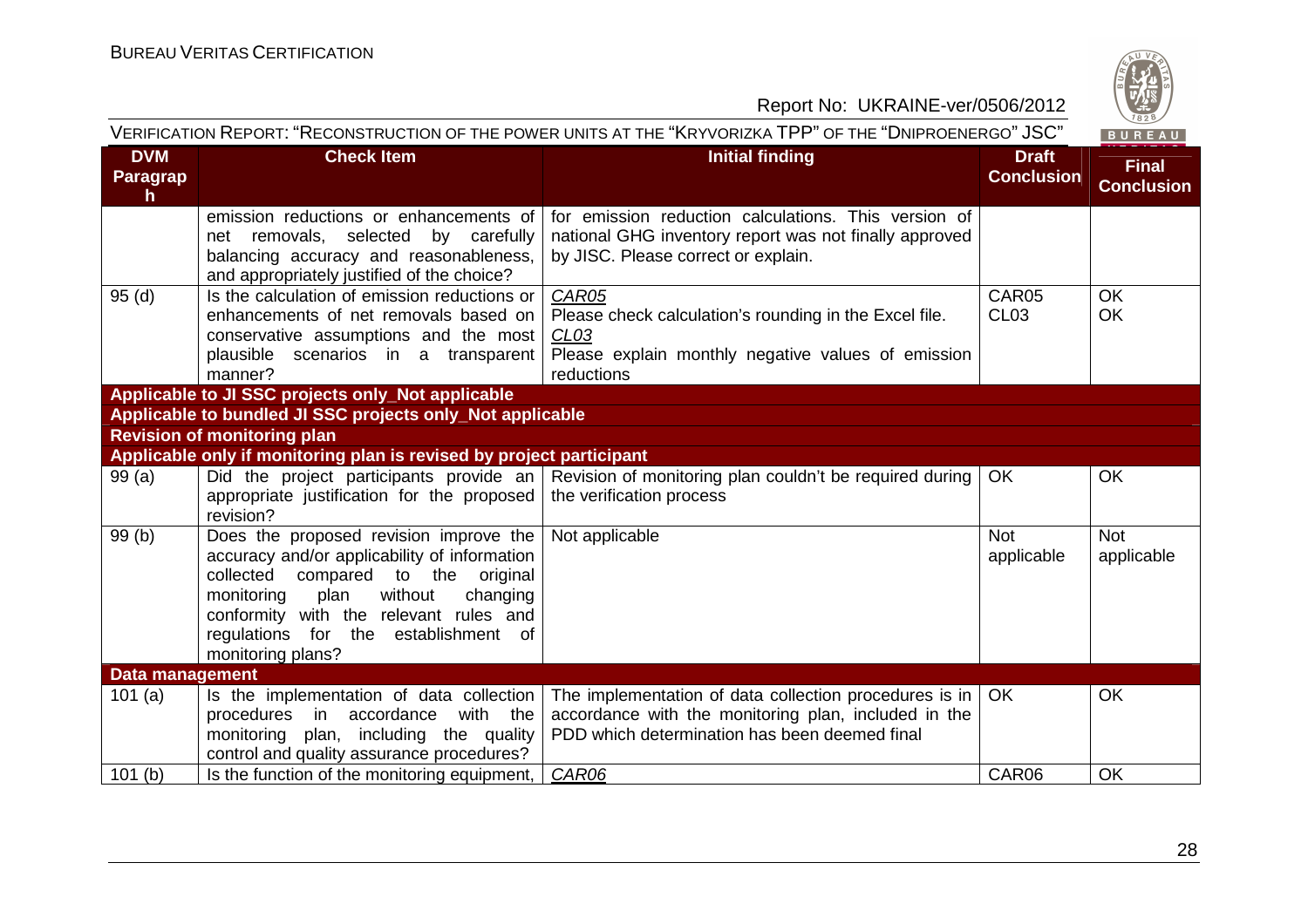

| <b>DVM</b><br><b>Paragrap</b><br>h.                                                                                                                            | <b>Check Item</b>                                                                                          | <b>Initial finding</b>                                                                                                                                                                                                                                                                                           | <b>Draft</b><br><b>Conclusion</b> | <b>Final</b><br><b>Conclusion</b> |  |  |
|----------------------------------------------------------------------------------------------------------------------------------------------------------------|------------------------------------------------------------------------------------------------------------|------------------------------------------------------------------------------------------------------------------------------------------------------------------------------------------------------------------------------------------------------------------------------------------------------------------|-----------------------------------|-----------------------------------|--|--|
|                                                                                                                                                                | including its calibration status, in order?                                                                | Monitoring report indicates only generator and own<br>needs transformers power meters. Please add data on<br>outgoing power lines power meters<br>CAR07<br>Please provide correct information on natural gas<br>supply enterprise and data on enterprises provided<br>calibration of project measuring equipment | CAR07                             | <b>OK</b>                         |  |  |
| 101 (c)                                                                                                                                                        | Are the evidence and records used for the<br>monitoring maintained in a traceable<br>manner?               | The evidences and records used for the monitoring is $ $<br>obtained in a traceable manner                                                                                                                                                                                                                       | <b>OK</b>                         | <b>OK</b>                         |  |  |
| $101$ (d)                                                                                                                                                      | Is the data collection and management<br>system for the project in accordance with<br>the monitoring plan? | CAR08<br>Please add reference number and date of PJSC<br>"Dniproenergo" order describing procedures on JI<br>project data collection and keeping<br>CAR09<br>Please add person responsible for monitoring data<br>preparation from the PJSC "Dniproenergo"                                                       | CAR08<br>CAR09                    | <b>OK</b><br><b>OK</b>            |  |  |
| Verification regarding programmes of activities (additional elements for assessment) Not applicable<br>Applicable to sample-based approach only_Not applicable |                                                                                                            |                                                                                                                                                                                                                                                                                                                  |                                   |                                   |  |  |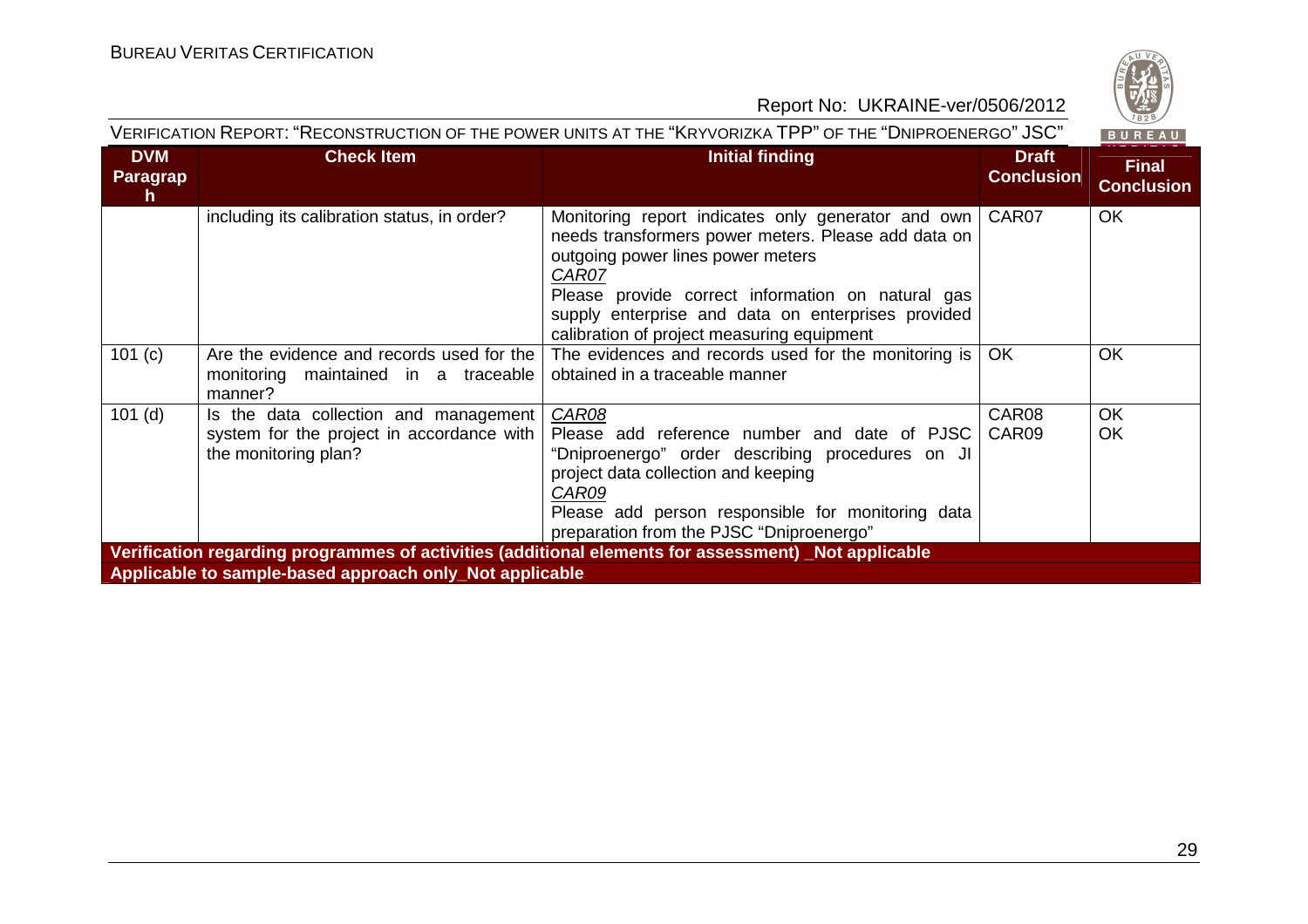#### VERIFICATION REPORT: "RECONSTRUCTION OF THE POWER UNITS AT THE "KRYVORIZKA TPP" OF THE "DNIPROENERGO" JSC"



#### **Table 2 Resolution of Corrective Action and Clarification Requests**

| Draft report clarification and corrective action<br>requests by verification team                                                         | Ref. to<br>checklist<br>question<br>in table 1 | participant<br><b>Summary</b><br>project<br><b>of</b><br>response                                                                                                                                                                                                                                                                                                                                                                                                                | <b>Verification team conclusion</b>                            |
|-------------------------------------------------------------------------------------------------------------------------------------------|------------------------------------------------|----------------------------------------------------------------------------------------------------------------------------------------------------------------------------------------------------------------------------------------------------------------------------------------------------------------------------------------------------------------------------------------------------------------------------------------------------------------------------------|----------------------------------------------------------------|
| CAR01<br>Please add in the section A.2 information on<br>written project approvals issued by Parties<br>involved for this project         | 90                                             | Pending                                                                                                                                                                                                                                                                                                                                                                                                                                                                          | Pending                                                        |
| CAR02<br>Please explain difference between lists of project<br>implemented measures in the determined PDD<br>and in the Monitoring Report | 92                                             | The list of measures implemented in<br>frames of the Project activity in the<br>Monitoring Report is slightly different from<br>the one in the PDD. The reason for that is<br>that in the PDD the there was a list of<br>measures that could be implemented on<br>some of the TPP units in the frames of<br>the Project and in the Monitoring Report<br>the<br>of<br>main<br>list<br>the.<br>measures<br>implemented on the particular units during<br>the specific time period. | Closed by clarifications of project<br>participants            |
| CAR03<br>Report indicates but doesn't list<br>Monitoring<br>measures implemented in 2009 year. Please<br>correct this misamendment        | 92                                             | Project measures implemented in 2009<br>are added in the Monitoring Report                                                                                                                                                                                                                                                                                                                                                                                                       | The issue is closed based on<br>information provided in the MR |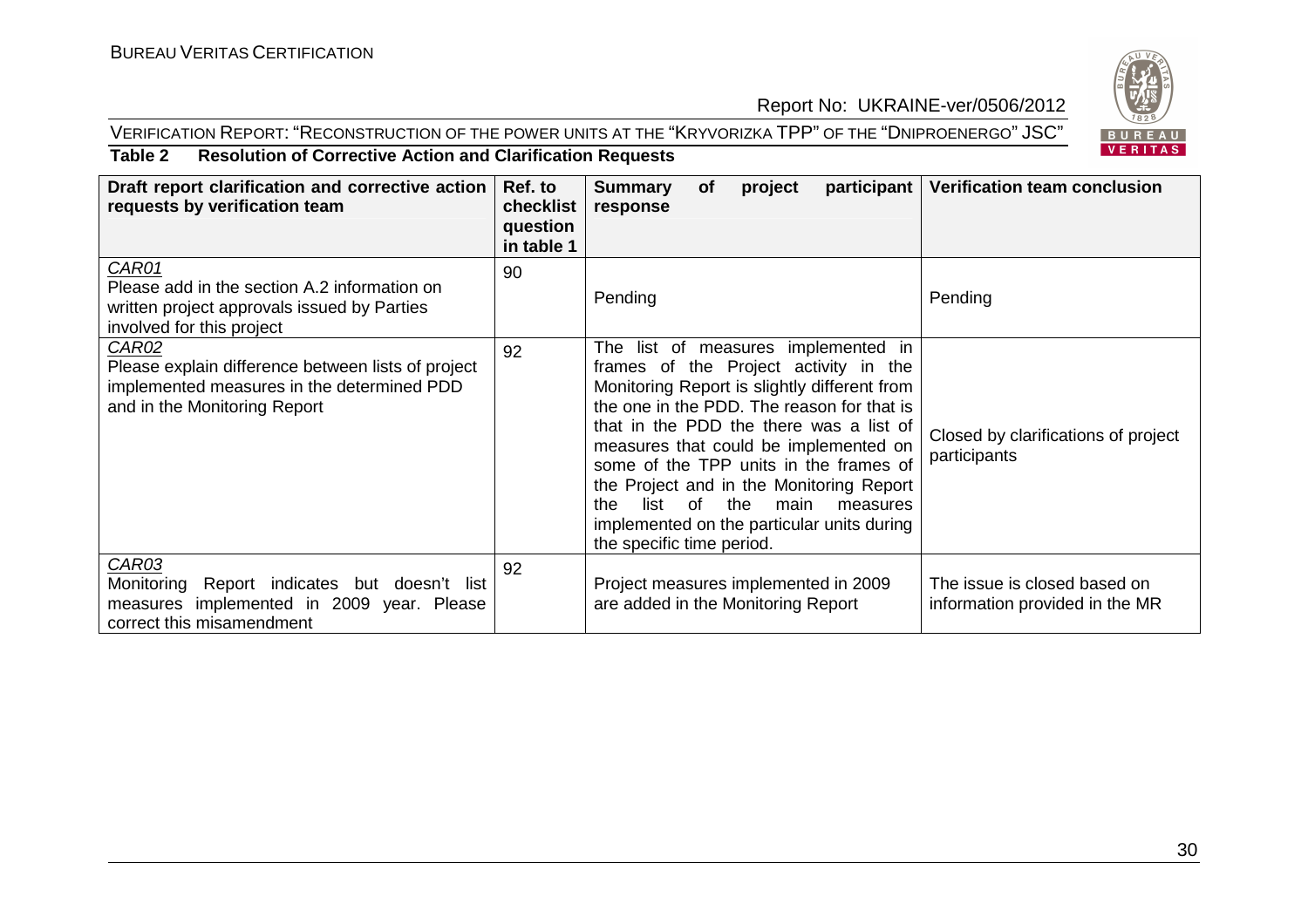

| VERIFICATION REPORT: "RECONSTRUCTION OF THE POWER UNITS AT THE "KRYVORIZKA TPP" OF THE "DNIPROENERGO" JSC"<br>BUREAU                                                             |        |                                                                                                                                                                                                                                                                                                                                                                                                                                                                  |                                                                                     |  |
|----------------------------------------------------------------------------------------------------------------------------------------------------------------------------------|--------|------------------------------------------------------------------------------------------------------------------------------------------------------------------------------------------------------------------------------------------------------------------------------------------------------------------------------------------------------------------------------------------------------------------------------------------------------------------|-------------------------------------------------------------------------------------|--|
| <b>CAR04</b><br><b>ERUs</b><br>Please<br>explain<br>difference<br>between<br>indicated in the PDD and achieved in 2011 year                                                      | 92     | The list of measures implemented in<br>frames of the Project activity in the<br>Monitoring Report is slightly different from<br>the one in the PDD. The reason for that is<br>that in the PDD the there was a list of<br>measures that could be implemented on<br>some of the TPP units in the frames of<br>the Project and in the Monitoring Report<br>the list of the main measures<br>implemented on the particular units during<br>the specific time period. | <b>VERITAS</b><br>The explanation was found<br>satisfactory. The issue is closed    |  |
| CAR05<br>Please check calculation's rounding in the Excel<br>file                                                                                                                | 95(d)  | Excel spreadsheets are checked                                                                                                                                                                                                                                                                                                                                                                                                                                   | The issue is closed based on<br>corrections provided by project<br>consultant       |  |
| CAR06<br>Monitoring report indicates only generator and<br>own needs transformers power meters. Please<br>add data on outgoing power lines power meters                          | 101(b) | List of outgoing power lines power meters<br>with calibration and installation data is<br>provided in the section B.2.1                                                                                                                                                                                                                                                                                                                                          | The issue is closed based on the<br>information provided by project<br>participants |  |
| CAR07<br>Please provide correct information on natural gas<br>enterprise and data on<br>enterprises<br>supply<br>provided<br>calibration<br>of project<br>measuring<br>equipment | 101(b) | The "Dnipropetrovskgas" is indicated as<br>gas-supply company.                                                                                                                                                                                                                                                                                                                                                                                                   | The issue is closed                                                                 |  |
| CAR08<br>Please add reference number and date of PJSC<br>"Dniproenergo" order describing procedures on JI<br>project data collection and keeping                                 | 101(d) | Done (the "DTEK Dniproenergo" PJSC.<br>Order #169 dated 21.06.2012)                                                                                                                                                                                                                                                                                                                                                                                              | The relevant Order is mentioned<br>in the MR, the issue is closed                   |  |
| CAR09<br>Please add person responsible for monitoring<br>data preparation from the PJSC "Dniproenergo"                                                                           | 101(d) | The monitoring responsible persons from<br>DTEC and "Elta-Eco" are indicated in the<br><b>MR</b>                                                                                                                                                                                                                                                                                                                                                                 | The issue is closed                                                                 |  |